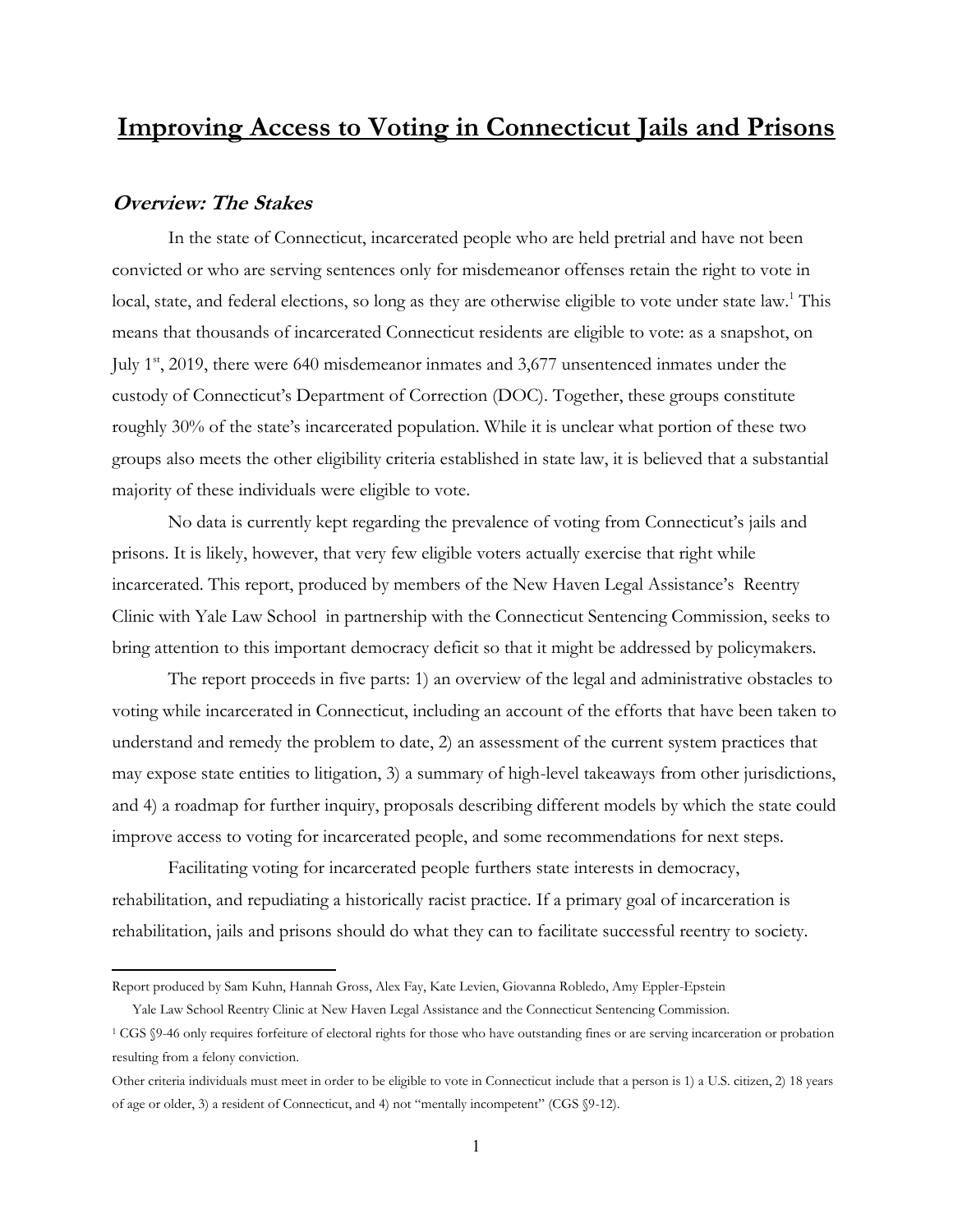There is ample evidence that the ability to vote reduces rates of recidivism for formerly incarcerated individuals. As one study of reenfranchised voters in Ohio and Virginia found, "Treated subjects report stronger trust in government and the criminal justice system, and an increased willingness to cooperate with law enforcement. The results suggest that reversing disenfranchisement causes newly enfranchised citizens to increase their pro-democratic attitudes and behaviors - all of which are predictors of reduced crime and recidivism."<sup>2</sup>

# **Obstacles to Voting While Incarcerated in Connecticut**

While the statutory requirements for registering to vote, applying for an absentee ballot, and casting an absentee ballot are the same regardless of whether someone is incarcerated or not, these processes are inherently more burdensome for individuals in Connecticut's jails and prisons.

Under Connecticut's election laws, pretrial detainees and incarcerated misdemeanants are treated as absentee voters in their town or city of residence prior to incarceration.3 To vote in an election, inmates must follow the procedures for registering, applying, and voting as an absentee voter in Connecticut. This means they must 1) complete and submit a paper or digital voter registration form to a registrar of voters in their previous town of residence (if they are not already registered), 2) obtain, complete, and submit an absentee ballot (AB) application to their town clerk, and 3) complete and submit their absentee ballot to their town clerk.

Many incarcerated people are likely unaware of their eligibility. For those who are aware, these requirements make it extremely difficult to actually vote. First, those who are not already registered at the time of their incarceration do not have ready access to physical voter registration cards or the online voter registration site.<sup>4</sup> They must rely on DOC staff, visiting friends or family, or volunteers to obtain a registration card and register. Furthermore, eligible voters may have misconceptions regarding their eligibility to vote and, without proper information, may refrain from

SSRN: <https://ssrn.com/abstract=3272694> or [http://dx.doi.org/10.2139/ssrn.3272694](https://dx.doi.org/10.2139/ssrn.3272694)

<sup>2</sup> Shineman, Victoria, Restoring Rights, Restoring Trust: Evidence that Reversing Felon Disenfranchisement Penalties Increases Both Trust and Cooperation with Government (October 25, 2018). Available at

<sup>3</sup> CGS §§9-14 and 9-14a

<sup>4</sup> Giving incarcerated people access to the appropriate website would not immediately solve this issue, as the online voter registration form needs a registrant's signature to be valid. This requires registrants to either transfer their driver's license signature using their license number (which inmates can obtain from their counselor) or print out, sign, and mail the form (which is not a readily available option for inmates). It is not clear whether license numbers for expired licenses can be used to sign an online registration.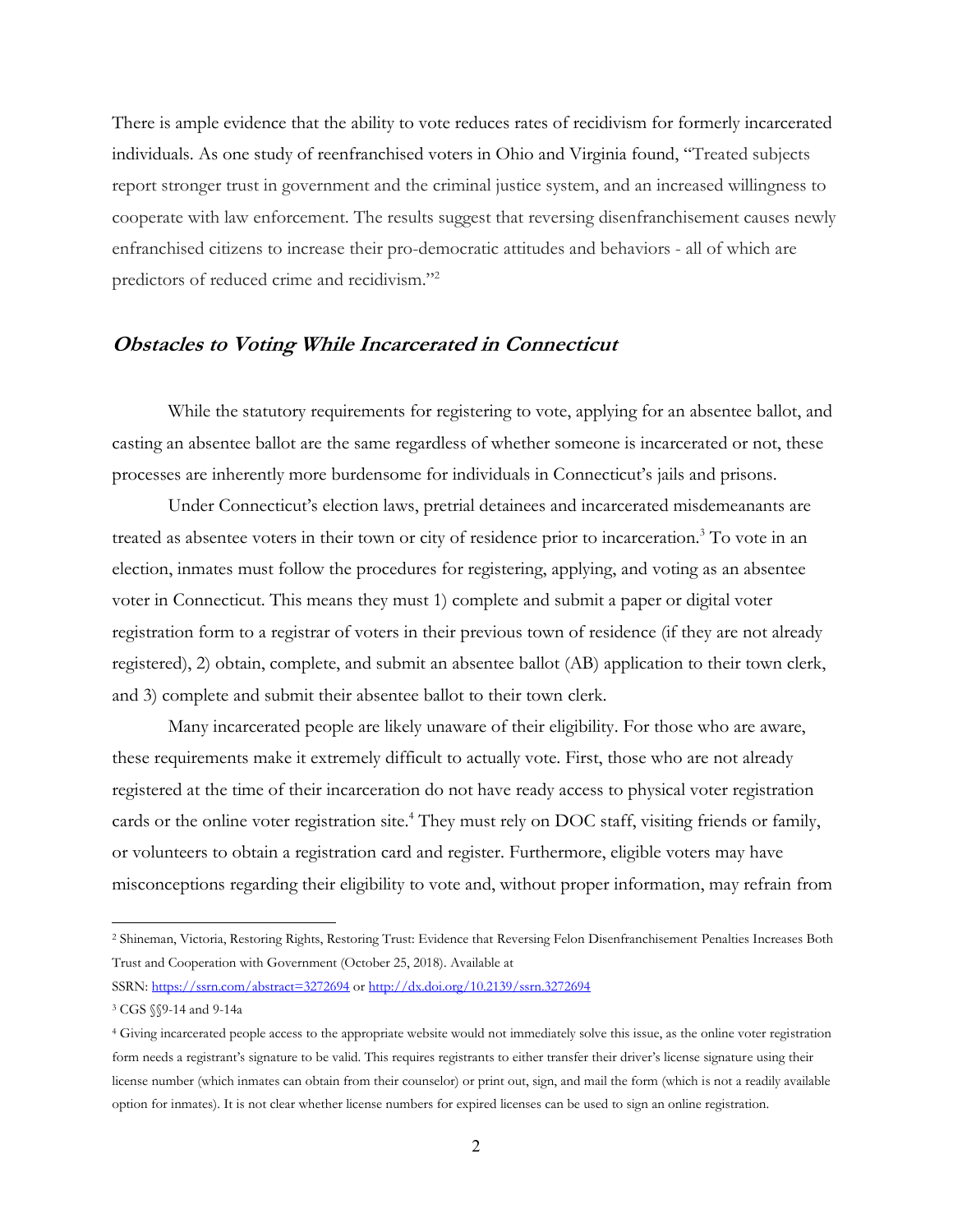registering or voting out of fear that they might commit perjury or voter fraud. There is currently no system in place to inform eligible voters of their rights or the processes by which they can exercise them while incarcerated.

Incarcerated voters face similar limitations with AB application access. Generally, an absentee voter would obtain a ballot application by printing one out from the Secretary of State's website or by picking one up from a town clerk's office. Neither option is readily available to incarcerated individuals. Instead, as is the case with voter registration cards, eligible voters must rely on DOC staff, visiting friends or family, or volunteers to obtain an application. Further, when filling out the application, voters must include their residential address, correctional facility mailing address, and "inmate number" in order for the AB to be properly processed and delivered. Inmates are liable to lack access to some or all of this information. Because the AB application does not include specific instructions for voting from a correctional facility, incarcerated people seeking to vote absentee might struggle to correctly complete the application without additional guidance. Additionally, AB applications must be addressed to the clerk in the voter's town of previous residence – information they are unlikely to know off-hand, and, without ready access to the internet, that they are unlikely to be able to find. Lastly, AB applications do not contain guidance on what voters must do if they are released or convicted of a felony prior to election day. This could lead to inmates either submitting a ballot after having been convicted or failing to withdraw an AB after their release from prison, both of which could violate election law.

Even if eligible voters succeed in registering to vote and applying for an AB, they face additional challenges when they receive and cast their absentee ballot in the mail. Connecticut law requires absentee ballots to be sealed in a signed inner envelope and then again in a serialized outer envelope pre-addressed to the appropriate town clerk. This enveloping procedure must be followed exactly if ballots are to be counted, and state law prohibits DOC staff or volunteers from directly assisting with this process. Further complicating matters, DOC policies prohibit possession of postage stamps. To mail their ballots, incarcerated voters must instead insert their serialized outer envelope into yet another larger, prepaid envelope provided by DOC, and re-copy the town clerk's mailing address. The instructions that are included with the absentee ballot do not include these additional directions.

Additional procedural and informational obstacles make effective exercise of the franchise vanishingly unlikely for Connecticut's eligible incarcerated voters. People incarcerated pretrial

3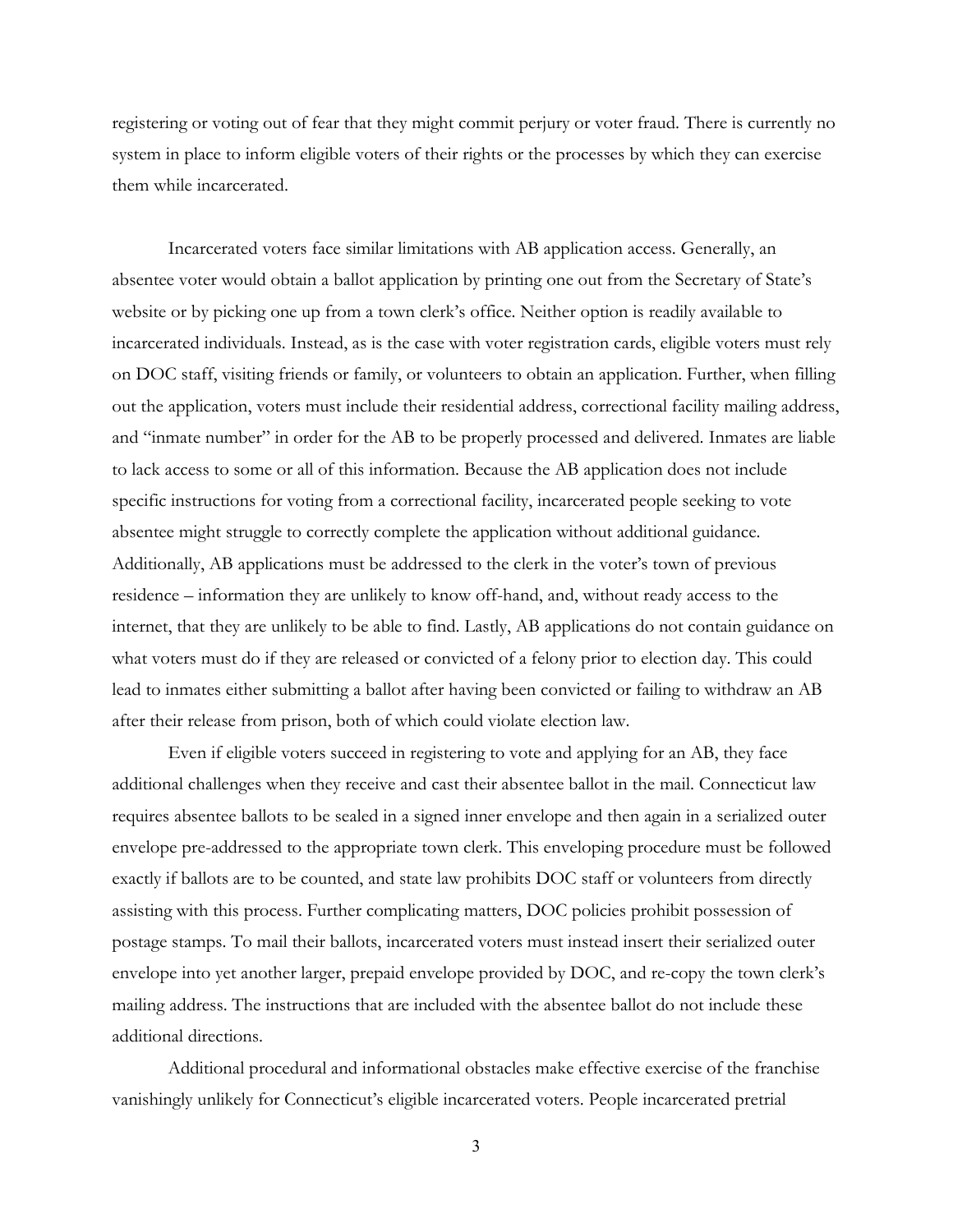typically do not know how long they will remain incarcerated, which makes deciding whether to engage in this complicated process even more difficult. The emergency ballot application for ABs that may normally be requested 6 days or less before polls close cannot be done by people who are arrested and detained within a week of an election, and likely longer. Limited access to political news may make it difficult for inmate voters to obtain information about candidates, or to develop strong preferences, particularly in local elections with lesser-known candidates. And beyond these "formal" obstacles, incarcerated people face many other, more immediate challenges and stresses that combine with administrative hurdles to effectively undermine their right to vote.

# **Recent Efforts to Improve Voting Access in Connecticut Correctional Facilities**

In August 2019, the Connecticut Sentencing Commission convened a working group composed of representatives from a variety of state agencies, advocacy groups, and law schools to study challenges and possible solutions for eligible incarcerated people trying to vote from correctional facilities. To better understand the logistical challenges inmates face in their efforts to vote, the group ran voter registration and AB application drives at York Correctional Institute (YCI) in Niantic on October 1 and 9, 2019. The working group selected York because, as the facility that houses all of the state's female inmates, it exposed the working group to the logistical complexities faced in a facility where the population would register and apply for ballots in many different municipalities, and to the experiences of both pretrial detainees and of those convicted of misdemeanors. It was in the course of these registration and application drives that the challenges discussed above were identified.

While the work group met success with certain elements of the registration and application drives, members concluded that such volunteer-based efforts are not a feasible, long-term, scalable solution. The process of distributing, assisting with, collecting, and mailing out registration cards and AB applications was both time- and labor-intensive, and required tedious and time-consuming movement throughout the correctional facility. For such a system to work consistently, a welltrained and thoroughly motivated volunteer corps would need to access DOC facilities every time a municipal, state, or federal election occurred. Volunteers were not given any information about specific prospective voters' eligibility. The women incarcerated at YCI were only made aware of the opportunity to participate through a general call over the loudspeaker, which seemed likely to miss some potential voters. Furthermore, while the authorities at York in Niantic accommodated it, the

4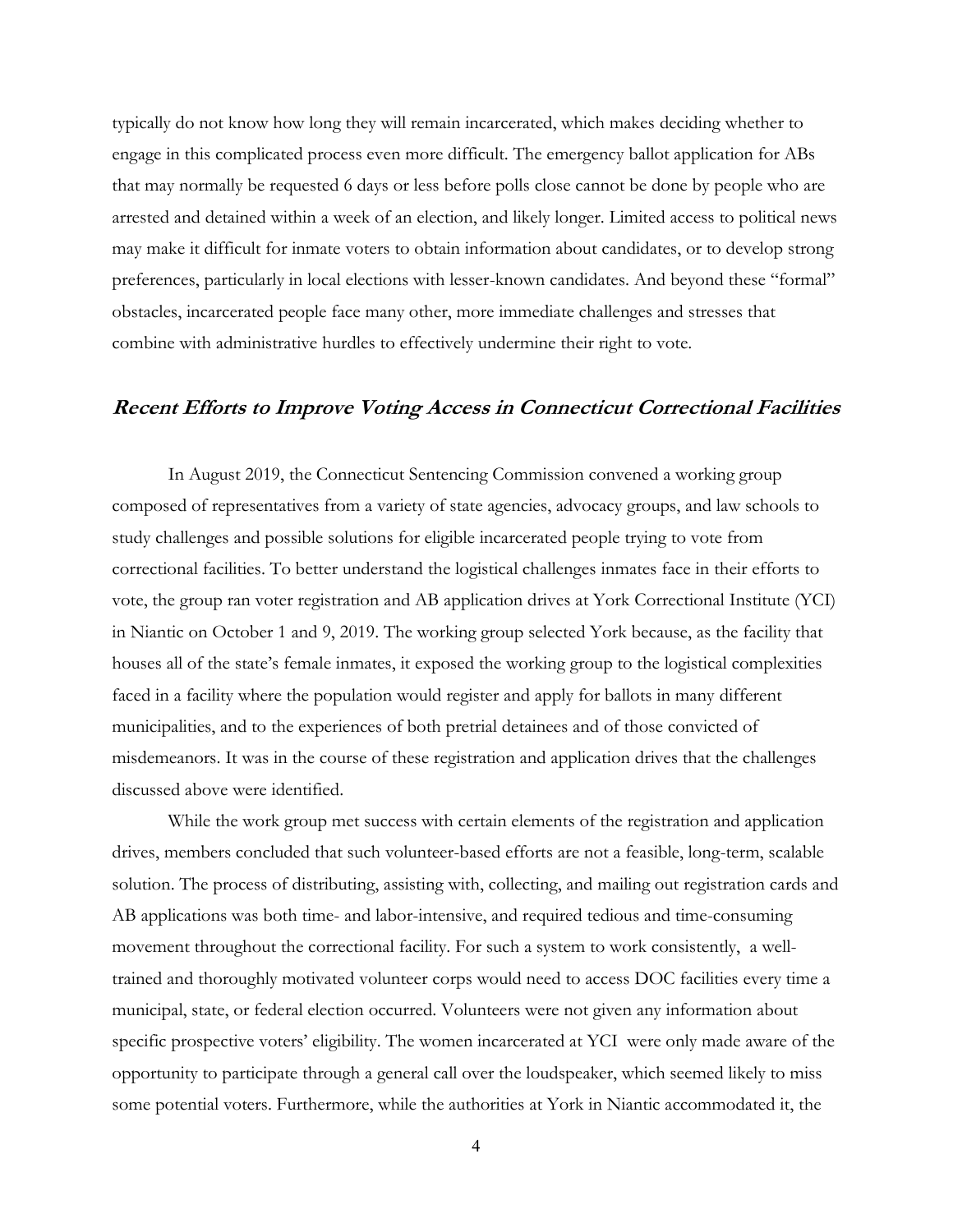necessity for so much movement within and between buildings by a large team of volunteers might be out of DOC security protocol, depending on the facility and the current restrictions in place. Lastly, volunteers are barred from providing direct assistance with the actually casting of an absentee ballot due to state laws restricting who may handle absentee ballots and envelopes.

The results of the Niantic experiment were clear. Though some role for volunteer groups, including providing voter education materials or acting as impartial observers, may well be appropriate, depending on a group of unfunded volunteers to consistently facilitate inmates' access to voting is not a viable approach.

There is, however, another process in place in Connecticut to assist groups of voters who by necessity are living away from their home voting districts. The "Supervised Absentee Balloting" (SAB) process is currently statutorily mandated for nursing homes, addiction treatment facilities, and other residential healthcare facilities where twenty or more patients are voters. The working group discussed potentially expanding the mandatory SAB laws to include correctional facilities with twenty or more eligible voters. The consensus was that SAB would help ensure AB applications and appropriate assistance were consistently provided to eligible inmates every election.

SAB would ensure that inmates could receive official assistance when completing and submitting their ballot. The working group recognized, however, that in the absence of any alternative staffing arrangement, merely expanding the current SAB law to cover correctional facilities would disproportionately overburden those clerks and registrars in the towns containing correctional facilities.<sup>5</sup> While other potential policy alternatives have been discussed by the working group, the group has not formally recommended any changes to either the legislature or the Sentencing Commission as of May 2020.

# **Connecticut's Current Practices May Give Rise to Litigable Claims**

While there are robust public policy and equity rationales for pro-actively facilitating prisoners' voting rights, there are also practical reasons for the Connecticut state government to do

<sup>&</sup>lt;sup>5</sup> The state's supervised absentee ballot law requires the collection, distribution, and mailing of applications and absentee ballots be done by the clerk and registrars from the town in which a facility is located, regardless of where its occupants are registered to vote. In the case of prisons, this could mean that registrars and clerks in town such as Somers, Enfield, and Niantic would be responsible not only for registering and supervising voters in their town's correctional facilities, but also for collecting and later returning absentee ballots from the clerks in all of the towns represented in a correctional facility's eligible voting population.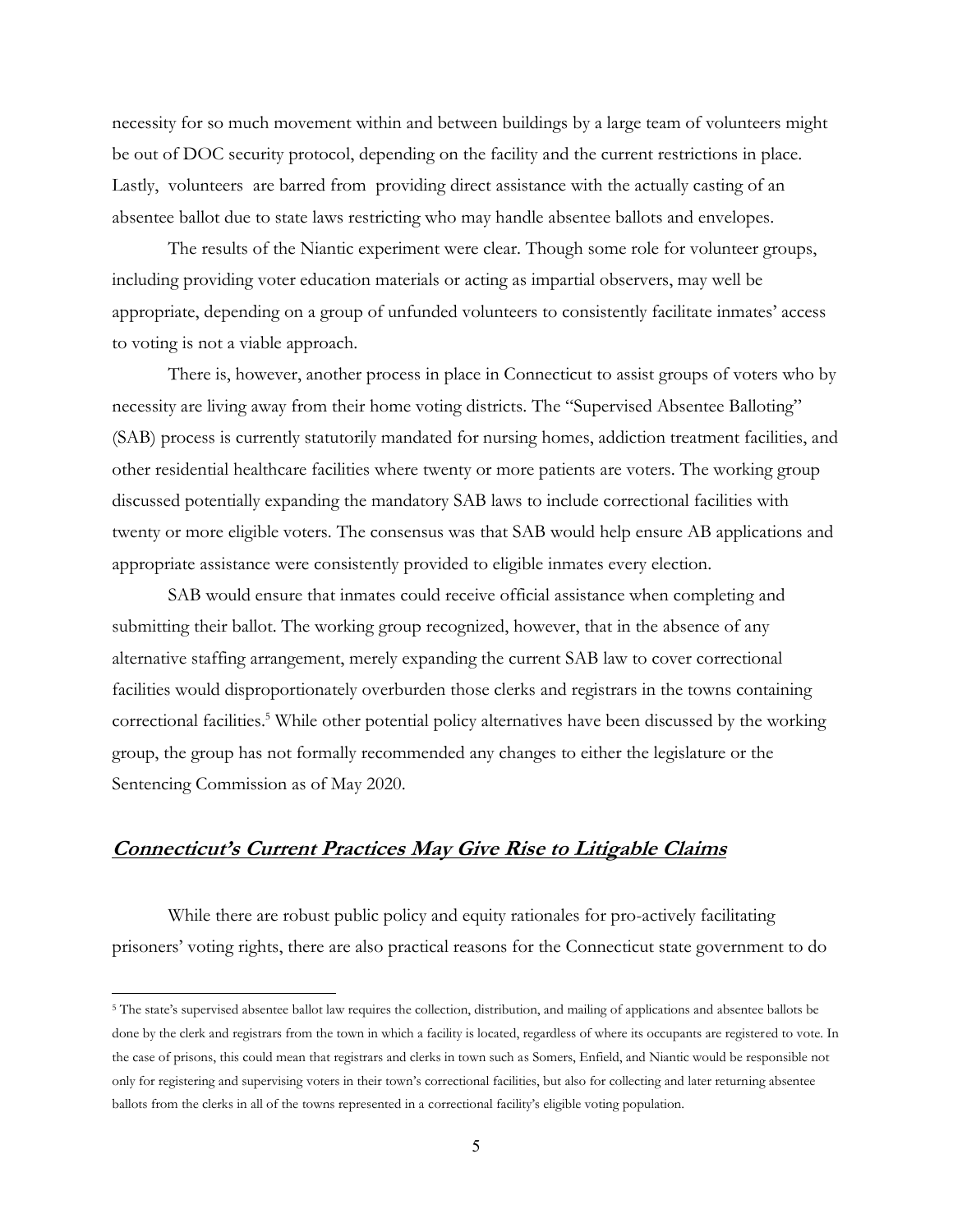so in order to diminish its exposure to litigation. There are a number of avenues complainants might pursue with a reasonable expectation of getting at least a complete—and for Connecticut, expensive—hearing.

The Supreme Court has long recognized the right to vote as a "fundamental political right, because [it is] preservative of all rights."<sup>6</sup> Indeed, "the Constitution of the United States protects the right of all qualified citizens to vote, in state as well as in federal elections."<sup>7</sup> Further, equal protection of the right to vote applies to the way it is exercised in practice  $-$  not merely to granting the franchise.<sup>8</sup> More specifically, precedent with respect to the burdens state governments must assume in providing access to eligible incarcerated voters indicates that the state of Connecticut may well be vulnerable to litigation that would require officials to affirmatively facilitate voting access.

The first modern line of cases concerning the voting rights of incarcerated people is derived from three cases decided by the Supreme Court between 1969 and 1974: *McDonald v. Board of Election*  Commissioners of Chicago,<sup>9</sup> Goosby v. Osser,<sup>10</sup> and *O'Brien v. Skinner*.<sup>11</sup> Together, they stand for the proposition that eligible voters who are incarcerated have a constitutional right to vote while incarcerated. However, they also set a high bar for establishing that a "severe burden" on the right to vote has been imposed, often requiring in-fact absolute deprivation. Over more than 40 years of this doctrine, it has been difficult to establish which fact patterns other than that specifically alleged in *McDonald* (statutory deprivation of an absentee ballot and refusal by officials to provide alternative access to the ballot) entail a "severe burden."

However, in the last three decades, the Supreme Court has recognized a more flexible standard for evaluating voting rights claims that allows challenges of election procedures that significantly burden eligible jailed voters' rights, short of a complete deprivation.<sup>12</sup> The *Anderson*-*Burdick* standard establishes that:

A court considering a challenge to a state election law must weigh "the character and magnitude of the asserted injury to the rights protected by the First and Fourteenth

<sup>6</sup> *Yick Wo v. [Hopkins](https://1.next.westlaw.com/Link/Document/FullText?findType=Y&serNum=1886180012&pubNum=0000780&originatingDoc=I25944b607d2f11e7bb97edaf3db64019&refType=RP&fi=co_pp_sp_780_370&originationContext=document&transitionType=DocumentItem&contextData=(sc.Keycite)#co_pp_sp_780_370)*, 118 U.S. 356, 370 (1886).

<sup>7</sup> *[Reynolds](https://1.next.westlaw.com/Link/Document/FullText?findType=Y&serNum=1964124843&pubNum=0000780&originatingDoc=I25944b607d2f11e7bb97edaf3db64019&refType=RP&fi=co_pp_sp_780_554&originationContext=document&transitionType=DocumentItem&contextData=(sc.Keycite)#co_pp_sp_780_554) v. Sims*, 377 U.S. 533, 554 (1964).

<sup>8</sup> *Bush v. Gore*, 531 U.S. 98, 104-05 (2000).

<sup>&</sup>lt;sup>9</sup> McDonald v. Bd. of Election Comm'rs of Chi., 394 U.S. 802 (1969).

<sup>10</sup> *Goosby v. Osser*, 409 U.S. 512 (1973).

<sup>&</sup>lt;sup>11</sup> *O'Brien v. Skinner*, 414 U.S. 524 (1974).

<sup>&</sup>lt;sup>12</sup> Dana Paikowsky, *Jails as Polling Places: Living Up to the Obligation to Enfranchise the Voters We Jail, 54 HARV. C.R.-C.L. L.* REV. 829, 856 (2019).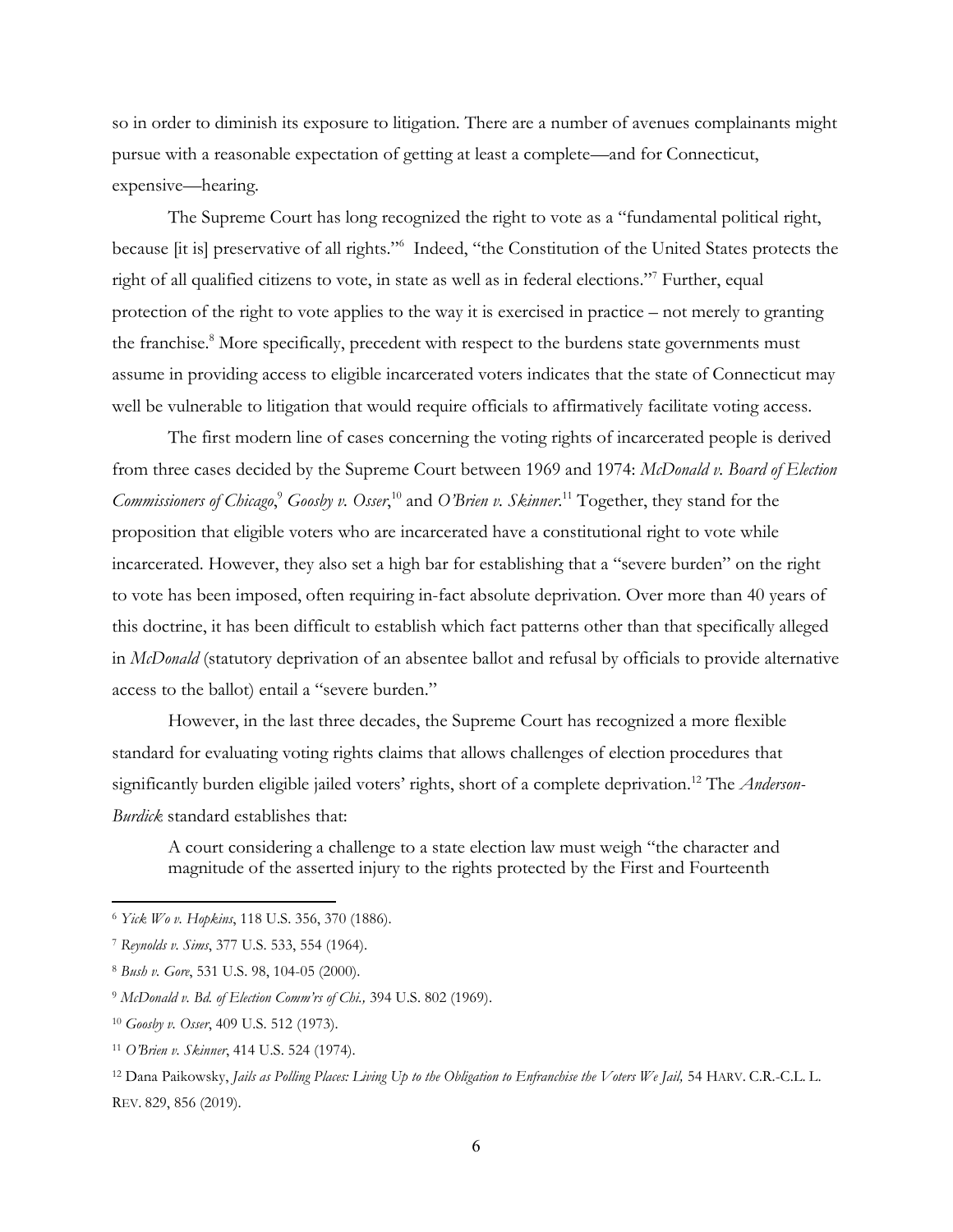Amendments that the plaintiff seeks to vindicate" against "the precise interests put forward by the State as justifications for the burden imposed by its rule," taking into consideration "the extent to which those interests make it necessary to burden the plaintiff's rights."<sup>13</sup>

The *Anderson-Burdick* standard creates a sliding scale: the heavier the burden placed on the voting rights of eligible incarcerated voters, the stricter the scrutiny applied to the government's justification for applying that burden. Plaintiffs may argue that their right to vote has been unjustifiably burdened without alleging that the right has been completely foreclosed by the government.

In light of Connecticut's laws and practices, and precedent that has emerged from other jail and prison voting cases, it seems that the state is vulnerable to litigation on the basis of a number of potential claims.

### Equal Protection – voting from jails and other institutions:

Differential treatment of eligible voters institutionalized in nursing homes or other residential health care facilities and eligible voters detained in jails and prisons may well give rise to an Equal Protection Claim. Connecticut law requires Town Registrars to supervise absentee balloting in-person at institutions where 20 or more residents are eligible voters, including any "veterans' health care facility, residential care home, health care facility for the handicapped, nursing home, rest home, mental health facility, alcohol or drug treatment facility, an infirmary operated by an educational institution for the care of its students, faculty and employees or an assisted living facility."<sup>14</sup> Though all voters in these covered institutions must still complete the standard absentee ballot request process, they do not need to mail their ballots back. Jails and prisons are not included in the definition of covered institutions.<sup>15</sup> Connecticut courts may find, as other courts have, that there is no permissible reason that incarcerated people and people confined in these nine other types of institutional settings should be subject to such unequal treatment.<sup>16</sup>

<sup>13</sup> *Anderson v. Celebrezze*, 460 U.S. 780 (1983); *Burdick v. Takushi*, 504 U.S. 428, 433-34 (1992).

<sup>14</sup> Conn. Gen Stat. § 9-159q(a)(1)

<sup>15</sup> Conn. Gen Stat. § 9-159r.

<sup>16</sup> *See, e.g.*, *Mays v. LaRose*, Case No. 2:18-cv-1376, (S.D. Ohio, Nov. 6, 2019) (holding that hospitals and jails are similarly situated with respect to absentee ballot request deadlines. The decision was recently reversed by the 6<sup>th</sup> Circuit.)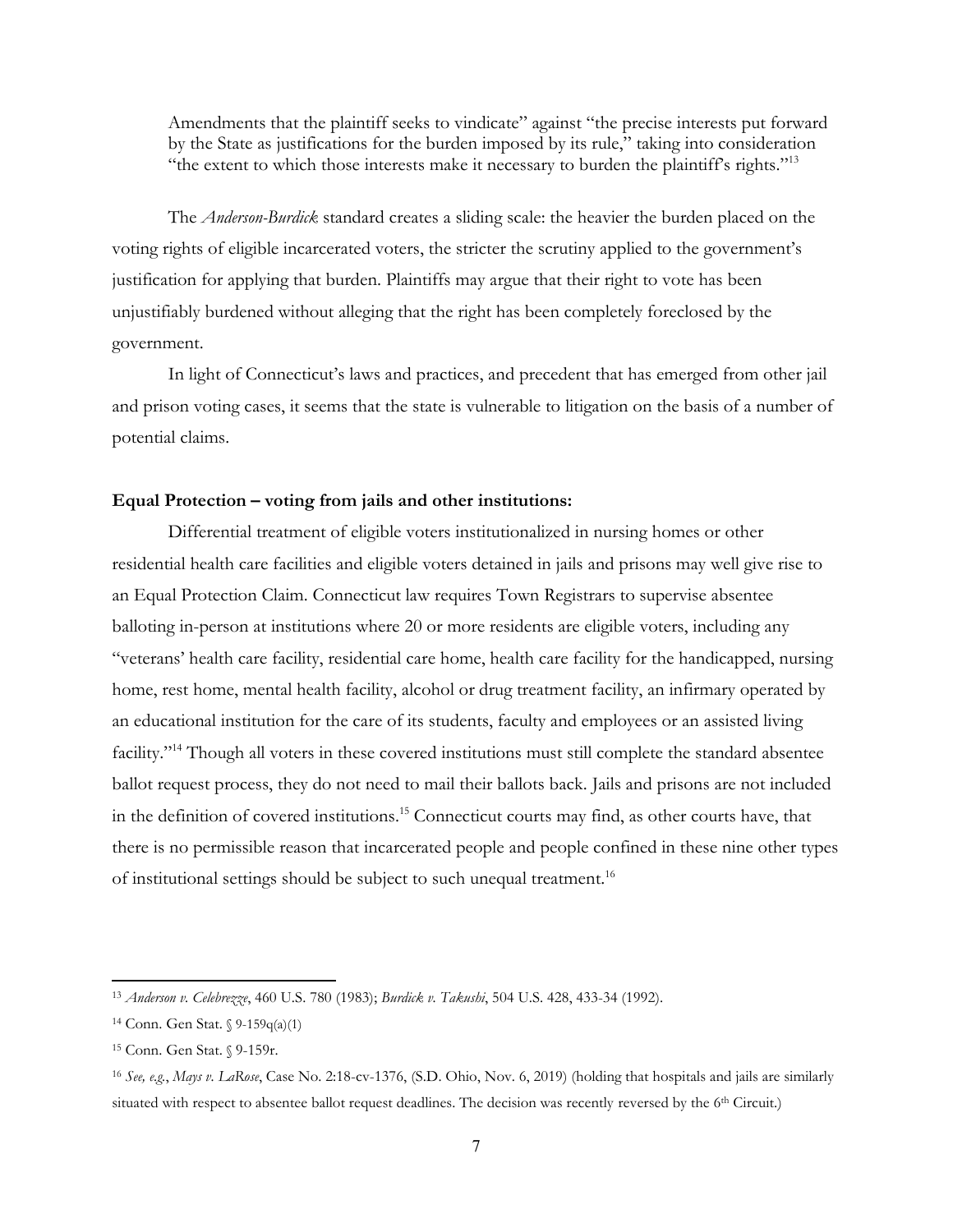#### **Equal Protection & Poll Tax–Low-Income Voters:**

In Connecticut, financial sureties ("money bail") may be imposed pretrial to ensure a defendant's appearance at trial or to protect the public from safety risks posed by the defendant's release before trial. Connecticut residents of color are less likely to have access to the funds to post bond. Failing to provide ballot access to eligible voters who are incarcerated thus has a disproportionate impact on voters of color and low-income voters, and may give rise to equal protection violations.

Moreover, when a person is detained because they are unable to make bail and are therefore unable to access a ballot, they may allege violations of both the Equal Protection Clause of the Fourteenth Amendment and of the Twenty-Fourth Amendment's poll tax prohibition. The Twenty-Fourth Amendment claim rests on well-established precedent that the ability to vote cannot be premised on an eligible voter's ability to pay a fee.<sup>17</sup> Of course, such claims would require plaintiffs to successfully allege both that they have been effectively barred from voting while incarcerated pretrial, and that they are incarcerated because they could not afford to pay the financial surety assigned by the state. The equal protection claim centers on the idea that requiring jail eligible voters to pay bail in order to be able to vote  $-$  or at least to vote freely, without the significant burdens placed on doing so while incarcerated – entails an impermissible burden on indigent, eligible jailed voters as compared to voters who are not incarcerated.

Additionally, novel claims may be available flowing from the line of cases holding that where indigent people are deprived of "fundamental interests" due to their indigency, the equal protection and due process clauses converge to ensure access to those rights.<sup>18</sup> Courts have applied this line of cases to find that "indigent defendants have rights to psychiatric expert witnesses for competency evaluations, waiver of some court fees, appellate counsel, and more."<sup>19</sup>

# **Equal Protection - Absentee Ballots:**

Eligible Connecticut incarcerated voters face a number of significant hurdles to voting, including lack of information and a variety of administrative barriers they must overcome. As a

<sup>17</sup> *Harper v. Virginia State Board of Elections*, 383 U.S. 663, 668 (1966)

<sup>&</sup>lt;sup>18</sup> E.g., *Bearden v. Georgia*, 461 U.S. 660 (1983) (holding that "Due process and equal protection principles converge in the Court's analysis in these cases.").

<sup>19</sup> *See* PAIKOWSKY, *supra* note 7, at 868.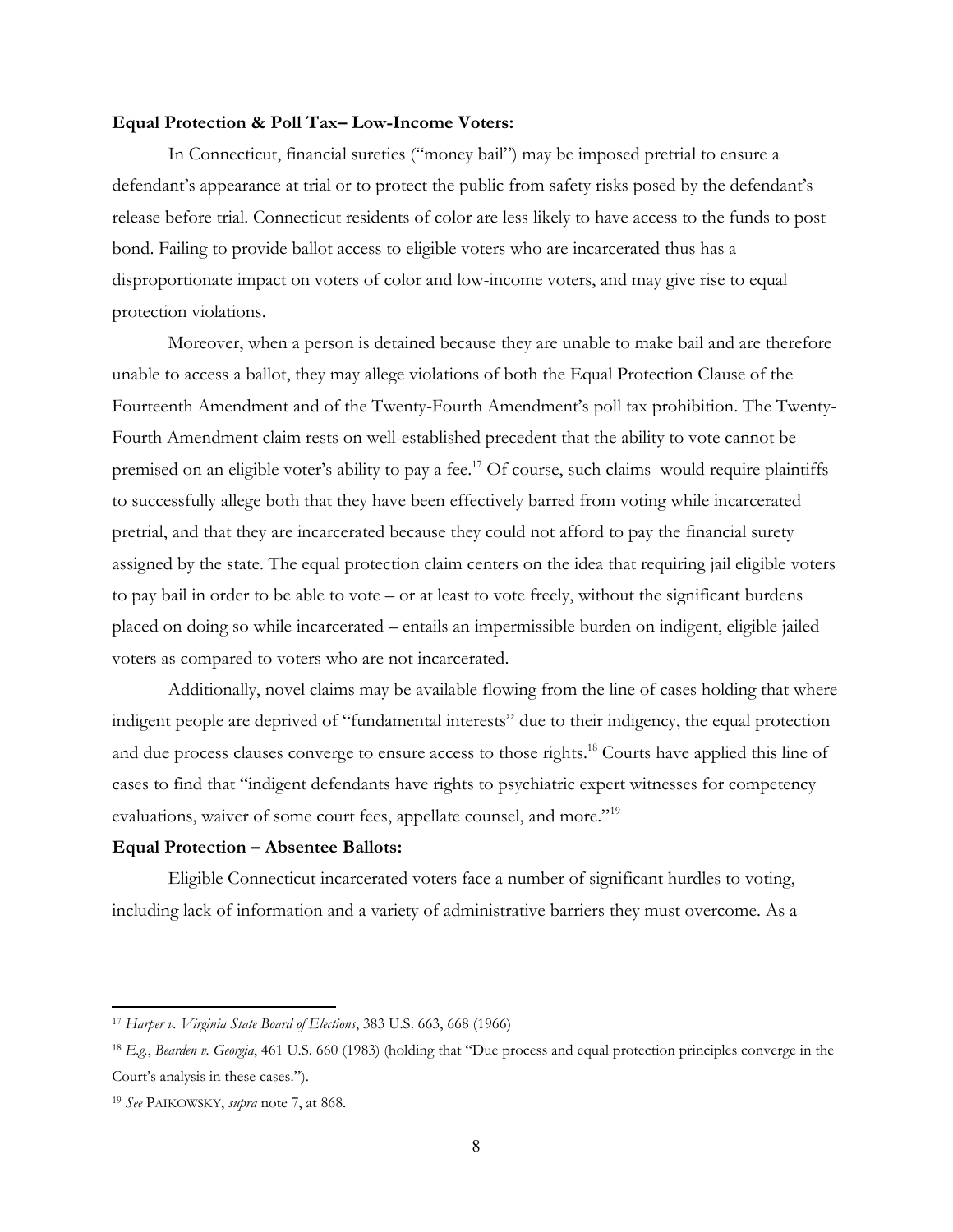result, very few eligible voters in jail or prison successfully cast ballots while incarcerated.<sup>20</sup> Outside of last year's volunteer-led trial registration and absentee ballot process in the York Correctional Institution at Niantic, we are unaware of any formal efforts undertaken by the state to date to facilitate the vindication of this right. As an initial threshold concern, it appears unlikely that most eligible incarcerated voters are aware that they are in fact eligible to vote. They are not currently informed of their right to vote during their period of incarceration, whether at intake or any other time. Further, incarceration is not listed among the screening questions describing appropriate justifications for absentee voting listed on Connecticut's official state website.<sup>21</sup> In those rare situations where eligible voters are aware of their rights and motivated to vote, there have been allegations that DOC staff have failed to provide assistance  $-$  a claim that a district court in Connecticut supported on an initial review of a *pro se* complaint to constitute the components of a violation of the Equal Protection Clause and *Skinner*. 22

There is insufficient data establishing the frequency of requests made by eligible incarcerated voters for ballots, and whether they are responded to in a timely manner. Tracking such requests and providing DOC staff with simple processes and resources to accommodate them - and affirmatively providing access to voting for those who are eligible – would significantly reduce the risk of litigation.

# Voting Rights Act – Minority Voters:

Denials of access to the ballot to Connecticut's jailed eligible voters of color ("VOC") may also give rise to challenges brought under Section 2 of the Voting Rights Act. Section 2 "vote denials" violations may be found where voters of color are disproportionately prohibited from the electoral process by a jurisdiction's jail voting regime. Courts apply a "totality of the circumstances" test to determine whether the challenged voting practice has a disparate impact on racial minorities and whether "the challenged practice interacts with social and historical conditions to diminish minorities' opportunities to participate in the political process."<sup>23</sup> Though no data is currently

<sup>20</sup> Though Connecticut does not currently collect data on voting from correctional institutions, many DOC staff and nearly all eligible incarcerated voters with whom we met were unaware that much of the incarcerated population was eligible to vote.

<sup>21</sup> The Office of Secretary of State, *Absentee Voting*, [https://portal.ct.gov/SOTS/Election-Services/Voter-](https://portal.ct.gov/SOTS/Election-Services/Voter-Information/Absentee-Voting)[Information/Absentee-Voting](https://portal.ct.gov/SOTS/Election-Services/Voter-Information/Absentee-Voting) (last visited June 2, 2020).

<sup>22</sup> *Hall v. Stamm, et al.*, 2017 WL 3401253, (D. Conn. 2017).

<sup>23</sup> Daniel P. Tokaji, *Applying Section 2 to the New Vote Denial*, 50 HARV. C.R.-C.L. L. REV. 439, 445 (2015).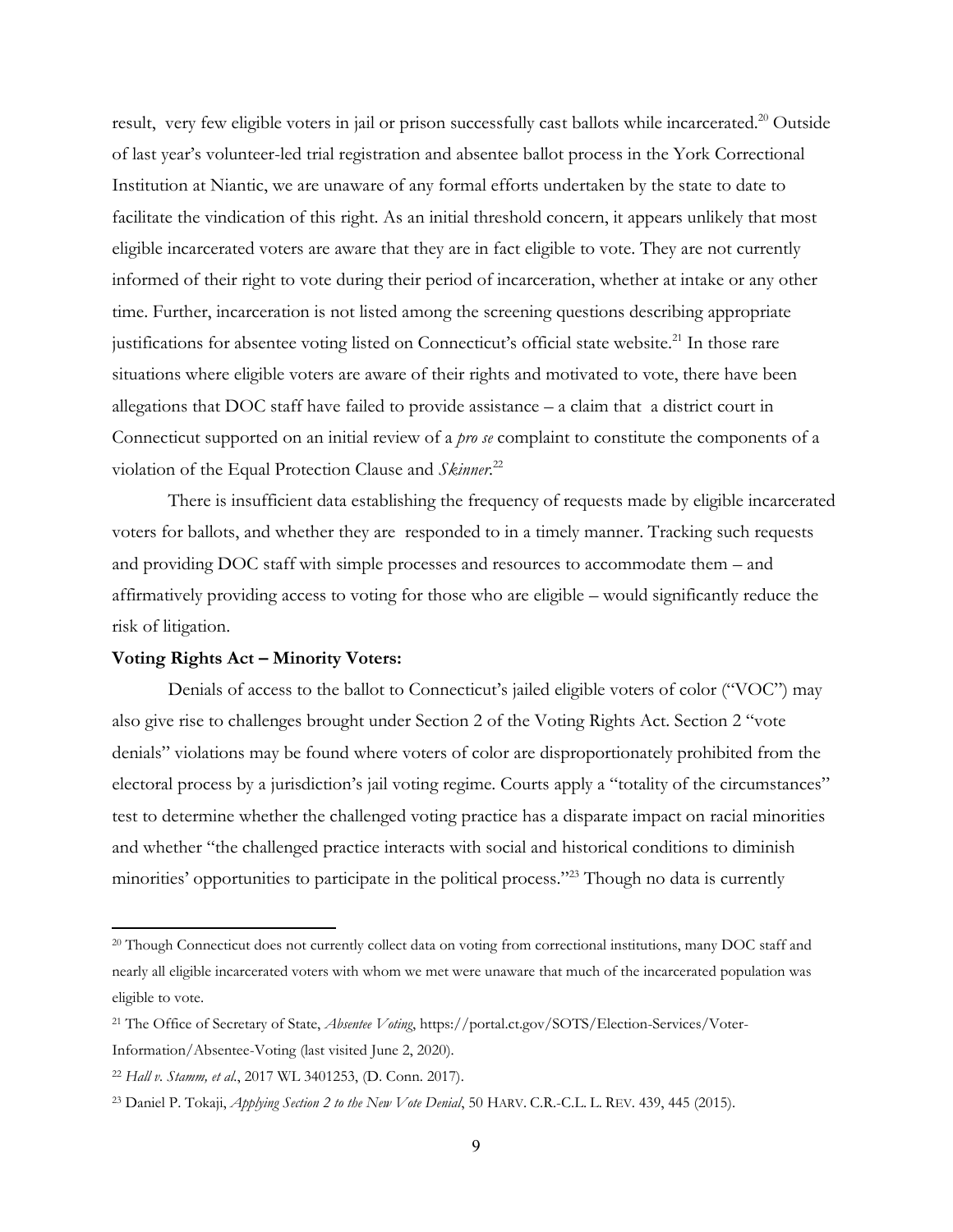publicly available that specifically describes disparities in access to voting created by incarceration in Connecticut, the data that is available describes a grim reality of stark racial discrepancies. As of 2016, Connecticut had the sixth highest black/white disparity in its prisons and jails in the nation, with 9.4 black residents incarcerated per 100,000 for every one white resident incarcerated per 100,000.<sup>24</sup> The Hispanic/White disparity ranked seventh worst in the nation.<sup>25</sup> As a result, the state may be especially vulnerable to Section 2 claims that the rights of VOCs have been impaired in Connecticut.

# **Equal Protection – Uniform Administration:**

Elections must be administered uniformly across jurisdictions so as to avoid "fundamental unfairness" in ballot access.<sup>26</sup> The key line-drawing exercise here is between what has been referred to as constitutionally-permissible "garden-variety election irregularity" between election administration regimes and differences that are so different as to undermine the right to vote in some facilities but not others. When jurisdictions lack uniform policies and procedures such that a voter in one jurisdiction is far more likely to have his ballot thrown out than someone in a neighboring jurisdiction, there may be uniformity problems sufficient to give rise to liability under the Equal Protection Clause. These arguments might be particularly useful in the jail voting context, where bail assignment practices, rates of pretrial incarceration, and jail voting infrastructure can vary greatly from jurisdiction to jurisdiction, and may also vary significantly from the voting infrastructure availability to individuals residing immediately outside of the jail or prison.<sup>27</sup>

# **Procedural Due Process – Disenfranchisement:**

Erroneous deprivation of the right to vote to eligible incarcerated voters may give rise to procedural due process claims under the Fourteenth Amendment.28 This is a particularly potent claim by which voters can allege that a state's lack of formal procedures to facilitate the right to vote

<sup>24</sup> Sentencing Project, *State-by-State Data*, WWW.SENTENCINGPROJECT.COM, https://www.sentencingproject.org/thefacts/#rankings?dataset-option=BWR (last visited May 6, 2020).

<sup>25</sup> *Id*.

<sup>26</sup> *See Bush v. Gore*, 531 U.S. 98 (2000).

<sup>27</sup> For example, though state Judicial Branch staff assign bail amounts by reference to Financial Bond Guidelines based on offense characteristics and client risk derived from a risk assessment point scale, cross-jurisdictional variations in the application of these standards and their impact on voting access may give rise to uniformity challenges.

<sup>&</sup>lt;sup>28</sup> See Griffin v. Burns, 570 F.2d 1065, 1076 (1st Cir. 1978) (holding that "Circuit courts have uniformly declined to endorse action under § 1983 with respect to garden variety election irregularities"), applied in the Second Circuit in *Hoblock v. Albany County Bd. Of Elections*, 422 F.3d 77, 97 (2005).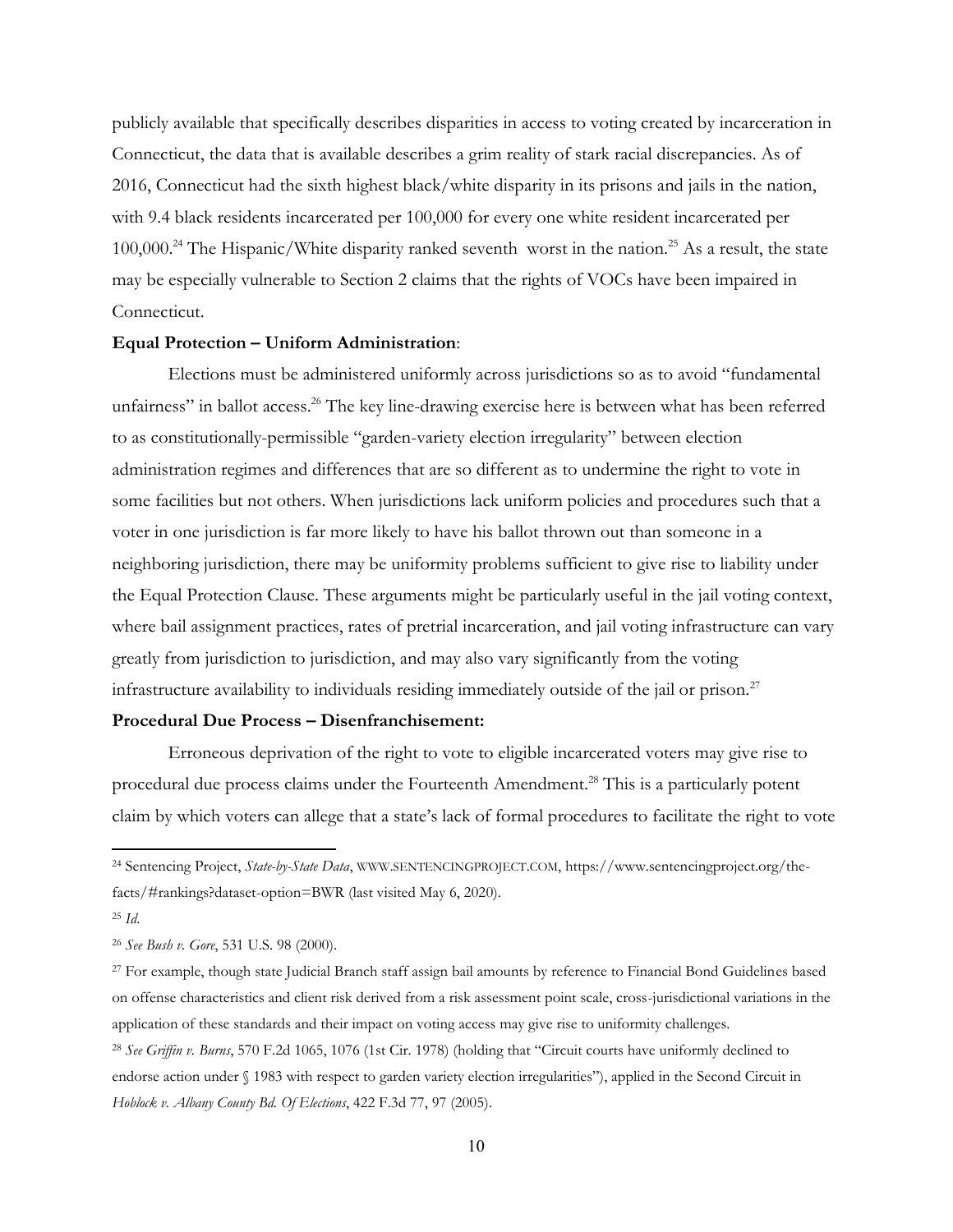combines with failures occasioned by too much discretion allowed to individual officials to a degree sufficient to substantially deprive incarcerated voters of due process. Eligible incarcerated voters may plausibly claim that Connecticut does not provide sufficient process to ensure that they are not erroneously deprived of their right to vote. Such claims would be subject to review under the *Mathews v. Eldridge* three-pronged due process balancing framework, which weighs the private interest at stake in voting against the likelihood of erroneous deprivation of that right, and the government's interest in failing to provide further safeguards. The risk of erroneous deprivation is likely to be significant where, as in Connecticut, there is no formal jail or prison voting process, infrastructure, or education for state officials regarding incarcerated voting eligibility and their duties thereof. Finally, the government's interest in administrative convenience or keeping costs low is unlikely to outweigh the private interest in voting.<sup>29</sup>

This foregoing is a non-exhaustive summary of Connecticut's vulnerability to litigation based on claims that its jail and prison voting practices give rise to constitutional violations. Others may well exist.<sup>30</sup> We hope to help Connecticut mitigate its liability by expanding access to vote in its correctional institutions.

<sup>&</sup>lt;sup>29</sup> See League of Women Voters of N.C. v. North Carolina, 769 F.3d 224, 244 (4th Cir. 2014) (discussing "the problem of sacrificing voter enfranchisement at the altar of bureaucratic (in)efficiency and (under-)resourcing"); see also Fla. *Democratic Party v. Detzner*, No. 4:16CV607-MW/CAS, 2016 WL 6090943, 7 (N.D. Fla. Oct. 16, 2016) ("Elven assuming that [additional procedures to verify ballots before invalidating them] would be an administrative inconvenience . . . that interest cannot justify stripping Florida voters of their fundamental right to vote and to have their votes counted.") 30 For example, Connecticut's emergency absentee balloting regime may violate the Constitution: it is unclear whether eligible incarcerated voters may apply for emergency absentee ballots, as Connecticut residents may only seek an emergency application for absentee ballot less than six days before an election when they are unable to vote in person "because of an unforeseen illness or physical disability." Further, an equal protection claim may arise where eligible voters are considered "similarly situated" to other populations eligible for emergency absentee ballots. Third, the six-day window for requesting such ballots is likely to preclude nearly all eligible voters who are incarcerated in the week before an election. Finally, people incarcerated during election weeks may not expect to remain incarcerated through election day and may therefore decide against submitting emergency ballot requests. Expanding emergency balloting eligibility to include incarceration, lengthening the application window, proactively informing arrestees of their voting rights, and/or providing polling locations inside carceral institutions would help mitigate the risk of vulnerability to litigation on this front.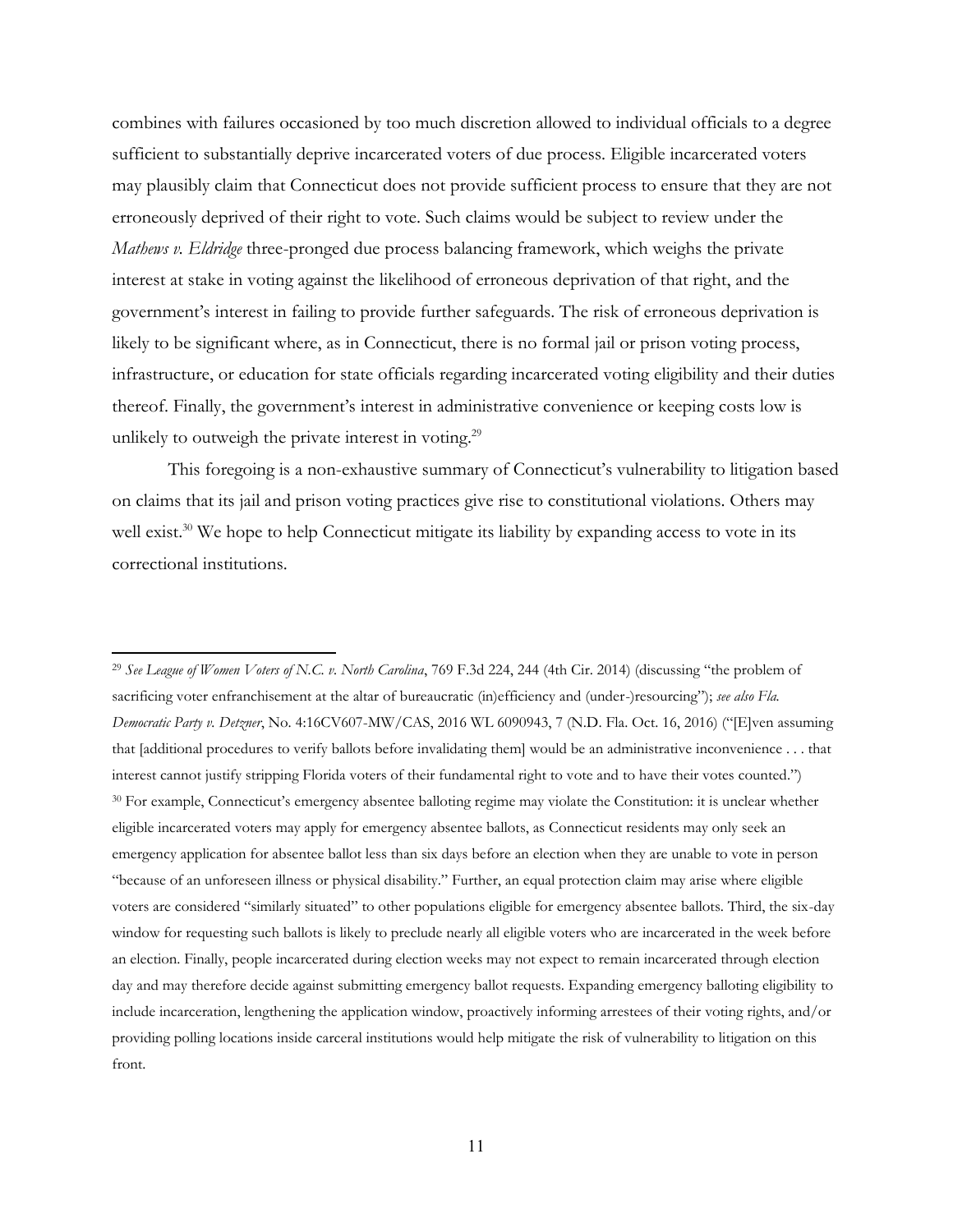# **Learning from Other Jurisdictions' Approaches to Voting in Carceral Settings**

This section describes voting processes in other jurisdictions that have actively facilitated voting for eligible incarcerated people. It also highlights experimental programs that cities, counties, and individual jails have developed to improve voting access for incarcerated citizens. It is a nonexhaustive list; other jail and prison access voting initiatives are underway in Cleveland, OH, Harris County, TX, Pike County, MS, New Orleans, LA, Philadelphia, PA, Puerto Rico, and elsewhere. Recently, Arizona and Colorado's Secretaries of State have adopted rules requiring local election officials to design and implement plans to provide ballots to eligible voters in jails. We hope that Connecticut can learn from these other jurisdictions to create an effective and efficient voting system in our prisons and jails.

## **Cook County, Illinois**

In 2020, Illinois passed a law requiring Cook County Jail, the third largest jail in the country, to become a polling place. Voters can complete same day registration and access polling machines directly in the facility. Local professors and non-profits, including Chicago Votes and the ACLU of Illinois, have volunteered to provide information on candidates for people who are incarcerated. Other incarcerated people in the state vote by mail and are provided with registration and mail- in ballots. Additionally, the Illinois Department of Corrections and each county jail are required to provide eligible citizens released from their custody with a voter registration application and detailed information about their voting rights.

During the 2020 primary, the first election after the jail voting infrastructure was implemented, 1,200 votes were cast from the Cook County Jail.<sup>31</sup>

#### **Los Angeles, California**

In Los Angeles, Custody Support Services personnel coordinate voting for people who are incarcerated. Individual inmates can complete a request for voting materials and are then contacted by the voting coordinator and provided a voter registration card and a vote by mail application. The

<sup>&</sup>lt;sup>31</sup> Don Babwin, "Detainees Walk Out of Cells, Into Voting Booths in Chicago." (March 16, 2020), USA Today, [https://www.usnews.com/news/politics/articles/2020-03-16/detainees-walk-out-of-cells-into-voting-booths-in](https://www.usnews.com/news/politics/articles/2020-03-16/detainees-walk-out-of-cells-into-voting-booths-in-chicago)[chicago.](https://www.usnews.com/news/politics/articles/2020-03-16/detainees-walk-out-of-cells-into-voting-booths-in-chicago)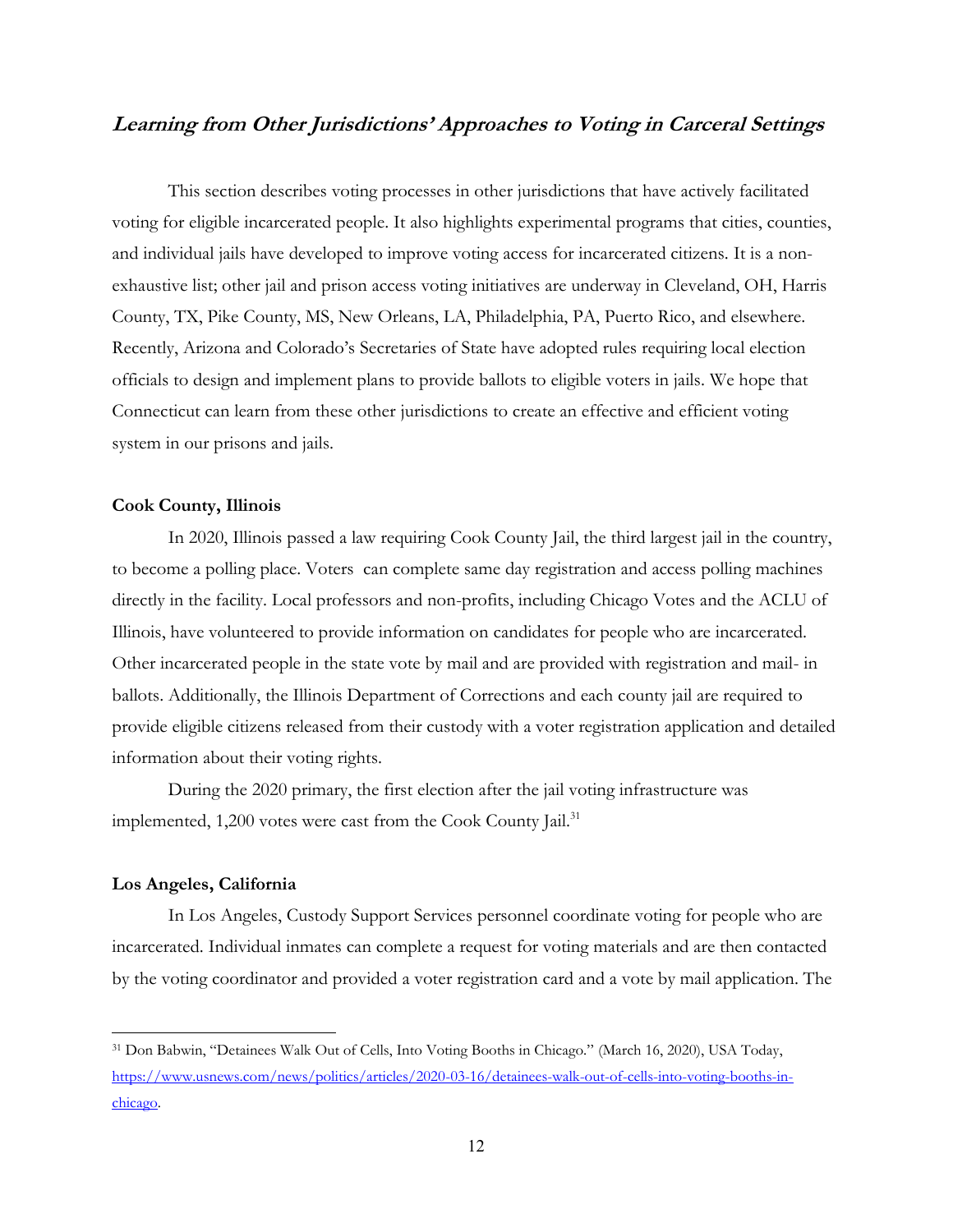voting coordinator sends in the applications, provides the ballots, and sends them back through the US Postal Service. In addition, in 2018, Los Angeles undertook a "Free the Vote Campaign" which attempted to improve voter registration in jails and to provide more opportunities for civic engagement. Additionally, the Registrar and Sheriff's office announced a new "We All Count" campaign in February 2020 at the Century Regional Detention Facility for women. The program includes registering eligible voters in the facility, providing civic education classes and providing ballot marking devices that allow women to vote inside of the jail.

#### **New York City, New York**

In August 2018, Mayor DeBlasio directed the City's DemocracyNYC office to launch a voter registration drive in New York City's correctional facilities. The initiative allows incarcerated people to register to vote and pick up absentee ballots directly from jail, rather than through the mail. Under the initiative, people who are incarcerated list their home address or previous residence in their absentee ballots, and ballots are mailed through a separate, expedited mailing system reserved specifically for voting mail. In addition, volunteer groups such as the Legal Aid Society are permitted to conduct voter education campaigns in jail, which include hanging posters and handing out flyers with information about registering to vote, as well as providing information about candidates in jail libraries.

### **Washington D.C.**

In Washington, D.C. the Board of Elections is heavily involved with the jail voting process. First, every person is given a voter registration card when they are admitted to jail. Then, the DC Board of Elections, along with volunteers, goes into jails and helps inmates fill out absentee ballots. Incarcerated people use their home address or the address at which they currently reside (including the address of the jail – particularly important for those with transient or unstable housing) as their address on absentee ballots.

### **Colorado**

As of 2019, Colorado's Election Rules were amended such that the Secretary of State now requires county clerks to submit a plan developed with county sheriffs describing the process by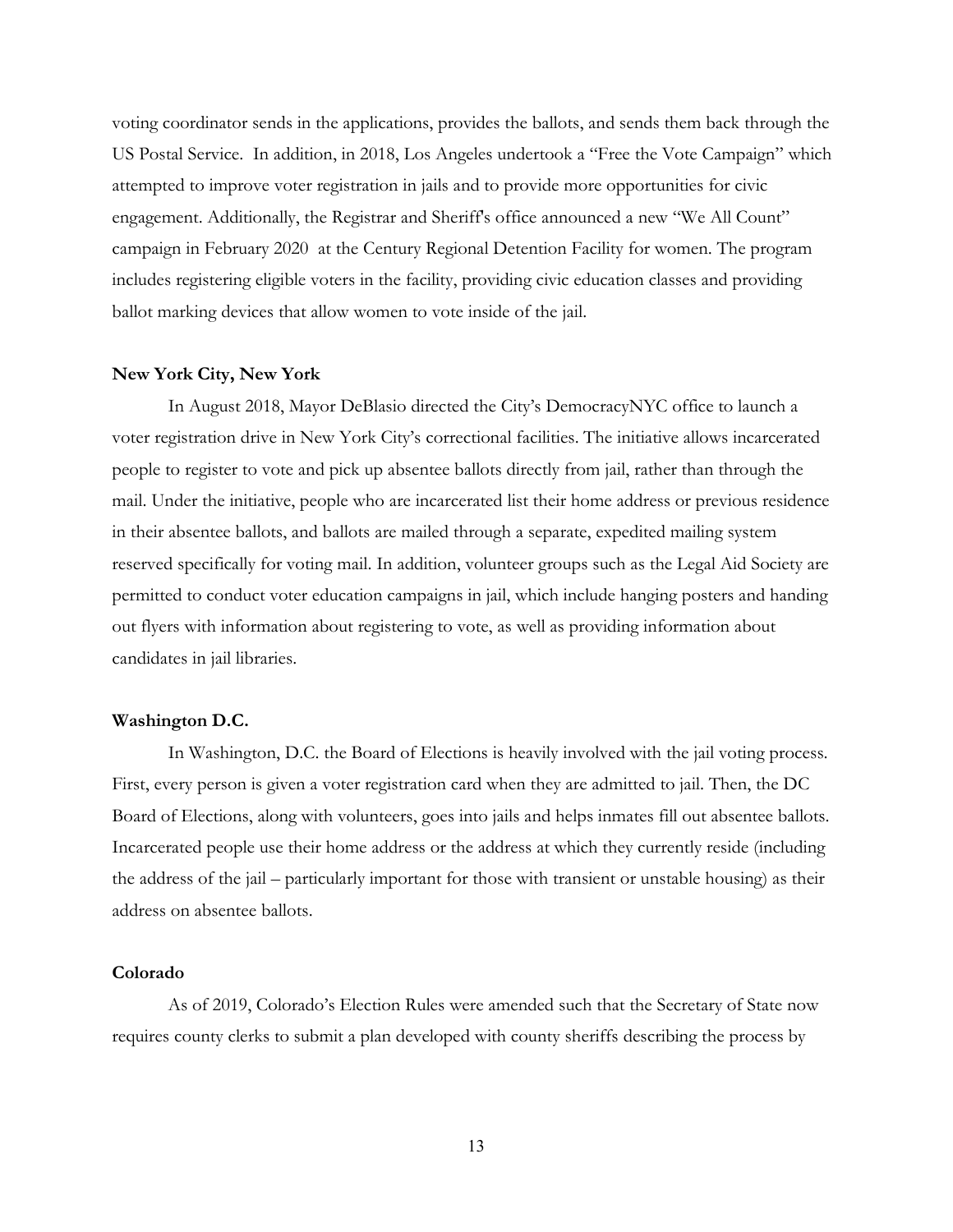which eligible incarcerated voters may register and vote from jail.<sup>32</sup> A non-profit, the Colorado Criminal Justice Reform Coalition (CCJRC), works with the Denver Elections Division and the Sheriff's Department to register eligible jailed voters.<sup>33</sup>

The Secretary of State also posts a "Voters with Convictions FAQ" document on its website, describing voter eligibility, state obligations for making formerly incarcerated people aware of their voting rights (´at your initial meeting with the division of adult parole, the division must provide certain voter information to you"), and other pertinent information.<sup>34</sup>

#### **Massachusetts**

Massachusetts jails do not require detainees to register before completing an absentee ballot. Incarcerated Massachusetts voters are considered "specially qualified" for this purpose.<sup>35</sup>

### **Maine**

Maine is one of only two states in which all incarcerated people are eligible to vote. In jails and prisons, people vote via absentee ballot and list their address prior to incarceration on their ballots. According to Maine's Secretary of State, Matthew Dunlap, he and his deputy visit Maine State Prison annually and update voter registrations to account for the shifting population and transfers inside the prison. Dunlap also reports that he gives those who are incarcerated absentee ballot request forms, assists in their preparation, and sends them back to the town clerks where each citizen had previously lived. In addition, organizations such as the NAACP and the League of Women Voters engage in voter registration and education campaigns in both jails and prisons.

## **Vermont**

In Vermont, as in Maine, all people who are incarcerated are eligible to vote. Registration is primarily conducted by volunteers and inmates vote via absentee ballot, listing their most recent residence as their home address.

<sup>32</sup> 8 Colo. Code Regs. § 1505-1-7.4.1

<sup>33</sup> Nicole D. Porter, *Voting in Jails*, The Sentencing Project, 8 (May 2020)

C:/Users/Sam%20Kuhn's%20PC/Downloads/Voting-in-Jails.pdf.

<sup>34</sup> Colorado Secretary of State Jena Griswold, *Voters with Convictions FAQs*, (last accessed June 22, 2020), [https://www.sos.state.co.us/pubs/elections/FAQs/VotingAndConviction.html.](https://www.sos.state.co.us/pubs/elections/FAQs/VotingAndConviction.html)

<sup>35</sup> *Supra* note 33, at 6.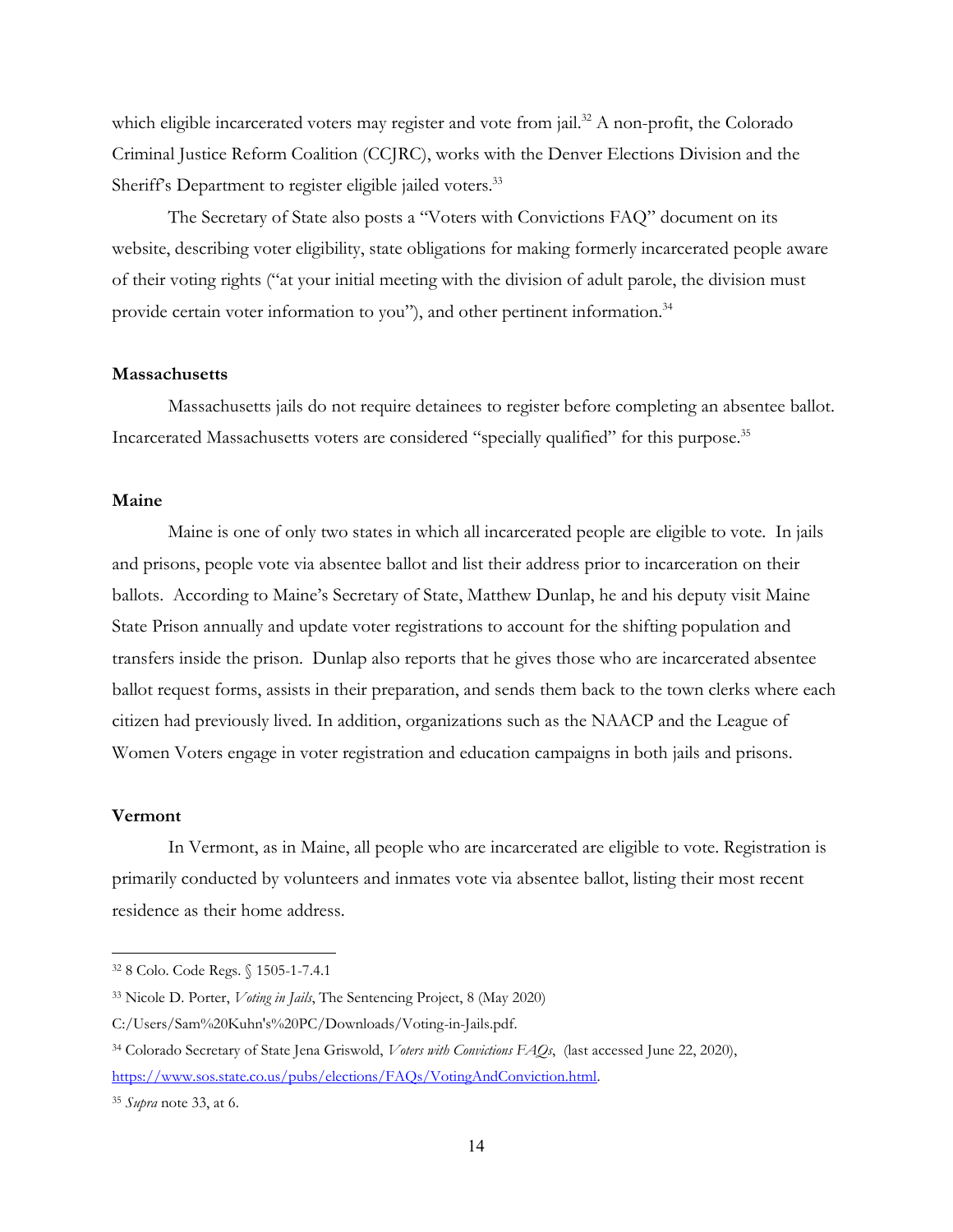# **Takeaways from Other Jurisdictions**

#### **Voting by Absentee Ballot**

Absentee ballot systems coordinated by the Department of Corrections and Board of Elections can be successful. Most incarcerated voters who vote do so by mail. In a strong absentee voting plan, registration must be systematic. Such a plan could learn from the Washington, D.C. model, which distributes voter registration cards upon arrival to the jail or prison. If registration upon arrival is not feasible, an absentee voting plan could use volunteer labor for regularly scheduled registration drives. For the distribution and submission of ballots, the plan should consider New York City's expedited election mail. A separate, expedited mail system for election materials to and from detention and correctional facilities could help streamline the voting process. Voting while incarcerated should be free – postage should not be required. In most jurisdictions, incarcerated voters are required to register using their last place of residence, rather than their carceral address. Thus, jail voting does not electorally affect the district that houses the detention facility. Despite adopting this rule, Los Angeles does allow homeless people to vote without providing an address. A good absentee voting plan would similarly accommodate people with unstable housing. Finally, Departments of Corrections should follow the State of Illinois in providing voters with information about their eligibility and registration forms upon release.

# **Voting at a Polling Place**

Although most jurisdictions follow the absentee voting model, Cook County has demonstrated that providing temporary polling places for election-day voting is not only feasible, but advantageous.. Voting is simple and effective in the Cook County Jail. Since Illinois offers same-day registration, people detained at the Cook County Jail can register and vote in person at the jail polling places. Poll officers manage both registration and voting, and volunteer labor is only needed for voter education. Since Connecticut also offers election-day registration, the state's incarcerated population could similarly benefit from the combined process. This may be particularly useful in jail settings, where people are incarcerated in their home districts.

15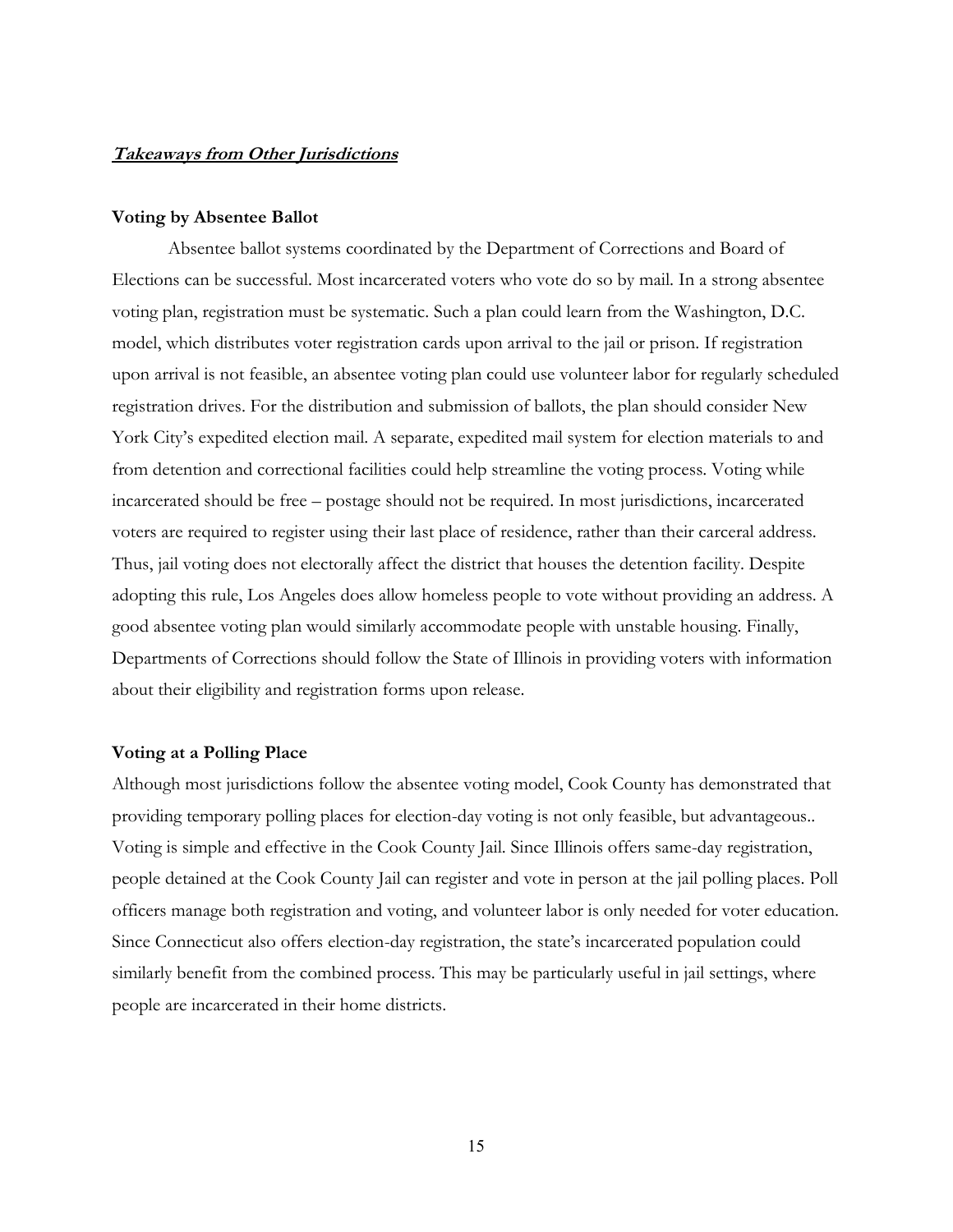#### **A Note on Volunteer Labor**

Most of these jurisdictions rely on volunteer labor to assure access to voting in their jails and prisons. This prevalence of volunteer participation suggests that a voting plan for Connecticut could also rely on volunteer labor. However, volunteers should be working within an institutionalized voting system, and should not be responsible for creating new plans for registration and voting. Access to voting at any particular facility should not depend on the relative zeal or resources of local volunteers, or the openness of specific jail or prison administrations.

# **Conclusion: Challenges, Proposals, and Next Steps**

#### **Providing Detainees with Information on Candidates and Policies**

One reoccurring issue that some jurisdictions have addressed with varying degrees of success is how to ensure that detainees have the knowledge and resources to make informed decisions about who and what they're voting for. Engaging with the policy issues relevant to one's community is as central to the voting process as sending in a ballot, and forges a new connection between incarcerated voters and their communities. As one woman who the working group helped to apply for an absentee ballot at YCI-Niantic said, "This will give me something new to talk about with my dad. I want to know what he thinks about who's running for town council." Restrictions on access to outside information and the internet in carceral settings, and the relatively high rates of illiteracy among prison populations, make this difficult. Connecticut officials should consider which organizations and institutions are best-suited to help provide this important information in ways that are both impartial and will galvanize interest and investment in elections of all kinds.

# **Overreliance on Volunteer Labor**

Most of the "voting while detained" initiatives described above have been spearheaded by and continue to rely heavily on volunteer labor, which would most likely be available to at least some extent in Connecticut as well. However, volunteers should be working within an institutionalized voting system, and should not be made responsible for creating new plans for registration and voting. Though volunteers can play important roles – as election monitors, poll workers, or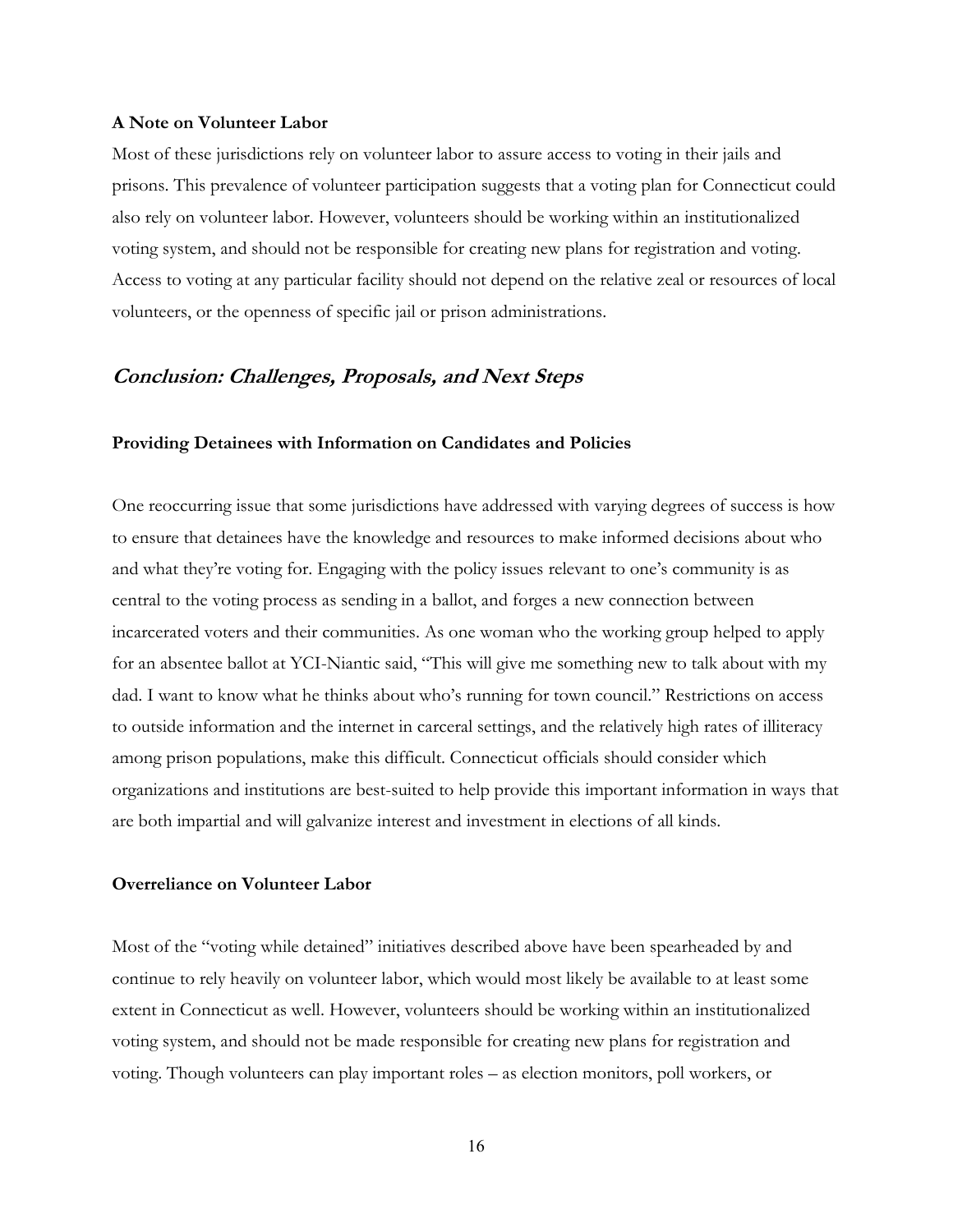providers of information – access to voting at any particular facility should not depend on the relative zeal or resources of local volunteers.

As the ACLU has argued, jurisdictions should consider pushing for voting initiatives in jails and prisons to be spearheaded by the jurisdiction's local election agency instead of volunteers as this not only lends credibility to the initiative but also ensures that the election agency itself complies with their legal responsibility to ensure that those who have a right to vote are able to do so.<sup>36</sup>

### **Institutionalizing Voting in Jails and Prisons**

Connecticut's voting and corrections officials should recognize facilitating voting for incarcerated people as central to their mandates. Making targeted investments in capacity-building and education will allow corrections officials, registrars, and others to actively encourage legal voting, thereby vindicating a right recognized in the American Constitution and Connecticut statute and forging a new connection between incarcerated people and the communities to which they will inevitably return.

These officials have a key role to play, from facilitating voter education to identifying eligible voters to supervising ballot submission and administering the new logistical regimes that will be required by expanded voter access. The working group recognizes that any incarceration-based voter initiative will require officials to contribute their deep reserves of experience and knowledge of these systems to a creative process of developing new voting access infrastructure. Registrars, corrections staff, the Secretary of State, and others should be consulted throughout this process to ensure that voting access is expanded safely, responsibly, and pragmatically to all eligible incarcerated voters.

Previous efforts have found that certain administrative issues make voting from jails or prisons particularly challenging. One example is the security issue that arises with materials needed to fill out

<sup>36</sup> See ACLU, *Voting While Incarcerated: A Tool Kit for Advocates Seeking to Register, and Facilitate Voting By, Eligible People in Jail* (2005) at 11 [https://www.aclu.org/other/voting-while-incarcerated-tool-kit-advocates-seeking-register-and-facilitate-voting-eligible,](https://www.aclu.org/other/voting-while-incarcerated-tool-kit-advocates-seeking-register-and-facilitate-voting-eligible) arguing that it is better for volunteers to monitor jail and prison voting processes rather than carry them out themselves because then volunteers are better suited "to help institutionalize programs that will not be contingent on your volunteer resources or the goodwill of a single jail official."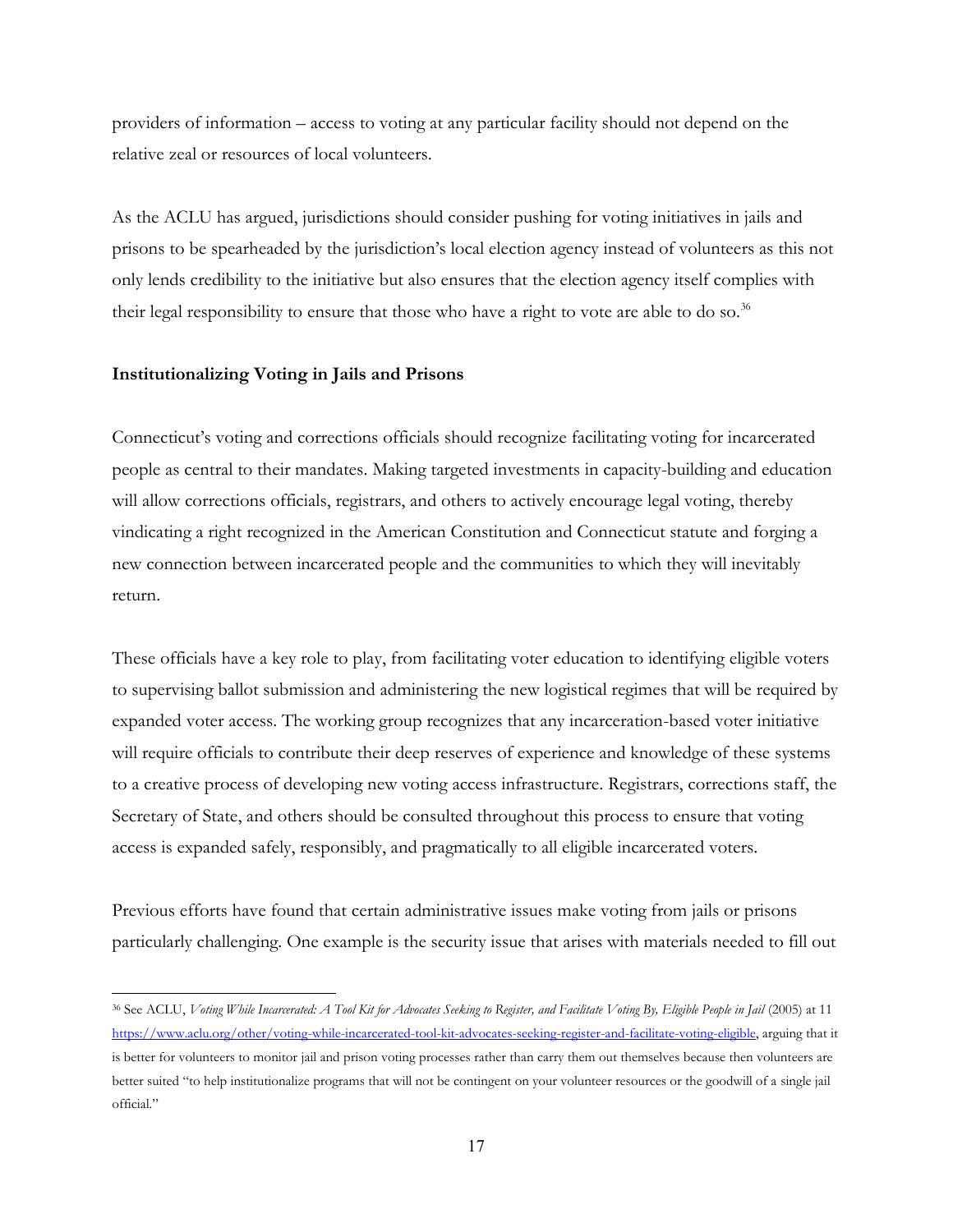an application or ballot. Some wardens consider a pen a dangerous weapon and have objected to the distribution of a stylus (for jurisdictions that have a punch card ballot). Moreover, filling out voter registration and AB applications often requires detainees to provide a lot of personal information that they may not have access to, including official forms of identification and their driver's license number. Thus, working with wardens of the facilities beforehand to go over these logistical challenges is of paramount importance.

#### **Protecting Against the Violation of Election Law**

Connecticut election law states that "[a]ny elector who has returned an absentee ballot to the municipal clerk and who finds he is able to vote in person shall proceed before ten o'clock a.m. on election, primary or referendum day to the municipal clerk's office and request that his ballot be withdrawn."<sup>37</sup> Future efforts should seek to mitigate against the possibility that incarcerated people inadvertently violate state election law, either by 1) voting in person after they submit an absentee ballot from prison and are released, or 2) failing, upon release after voting by absentee ballot but before election day, to request that their ballot be withdrawn by election day. At the very least, this should entail targeted education for individuals who have filled out absentee ballots and are to be released. A more failsafe approach would involve ensuring that no person who voted while incarcerated may be held liable for failing to withdraw their ballot and/or for voting in person after submitting an absentee ballot.

Further, it should be clarified that no incarcerated person who is ineligible to vote  $-$  particularly, those serving sentences for a felony conviction  $-$  may be held liable for inadvertently misrepresenting their eligibility and seeking to apply for an absentee ballot. State officials should maintain lists of voting-eligible incarcerated people. People who apply for an absentee ballot at a time when they are eligible to vote (i.e. pre-trial), may subsequently become ineligible if they are convicted of a felony. This particular problem can be addressed by updated voting eligibility lists combined with on site voting within jails and prisons.

<sup>37</sup> Conn. Sec. 9-159o.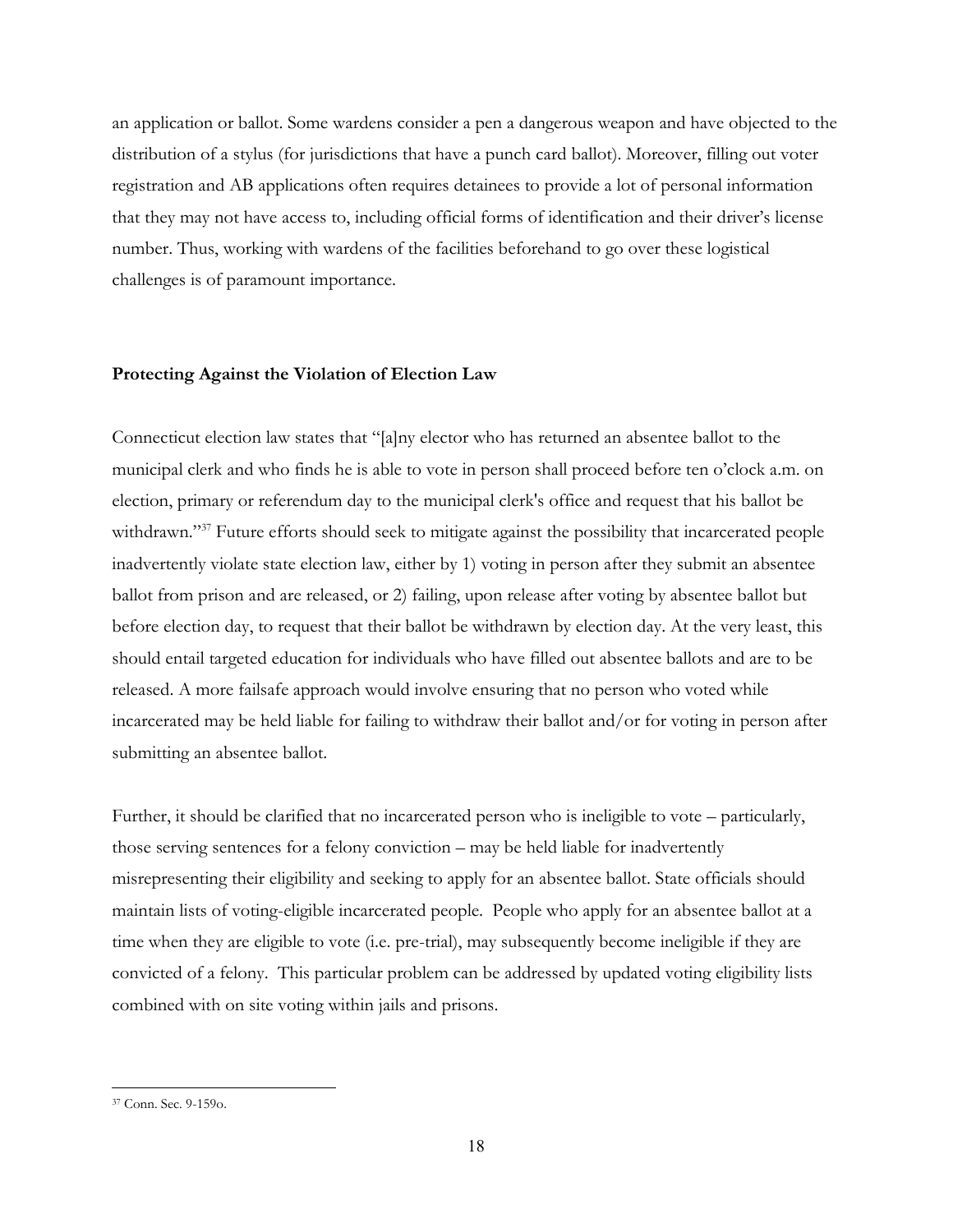# **Data Collection**

A variety of data should either be made available or collected for the first time in order to help officials effectively track how resources are spent, track progress, and help other jurisdictions:

- Track the voting-eligible population in all facilities, and cross-reference by race and income level.
- Track the proportion of incarcerated population that is registered and whether they have voted in the past.
- Track the numbers of incarcerated people who register and submit ballots at each facility $\after$  each cycle's voting initiative.
- Share any information regarding existing voter education or facilitation processes or programs in CDOC facilities, including one-off events and inquiries made by incarcerated people.
- Track the number of people incarcerated after the AB request deadline and before election day (the six days before election day).
- x Track how long the ballot request process takes, from submission to completion, in DOC settings.

# **Recommendations for Further Inquiry**

Though this report is far from conclusive, its authors are convinced that Connecticut must act to improve voting access for its eligible incarcerated populations. Other jurisdictions have approached this goal with a variety of legal regimes tailored to their particular administrative, legal, and political contexts. Connecticut should be no different. Below are some promising options that seem worthy of further consideration as stakeholders develop an approach that is responsive to Connecticut's specific landscape.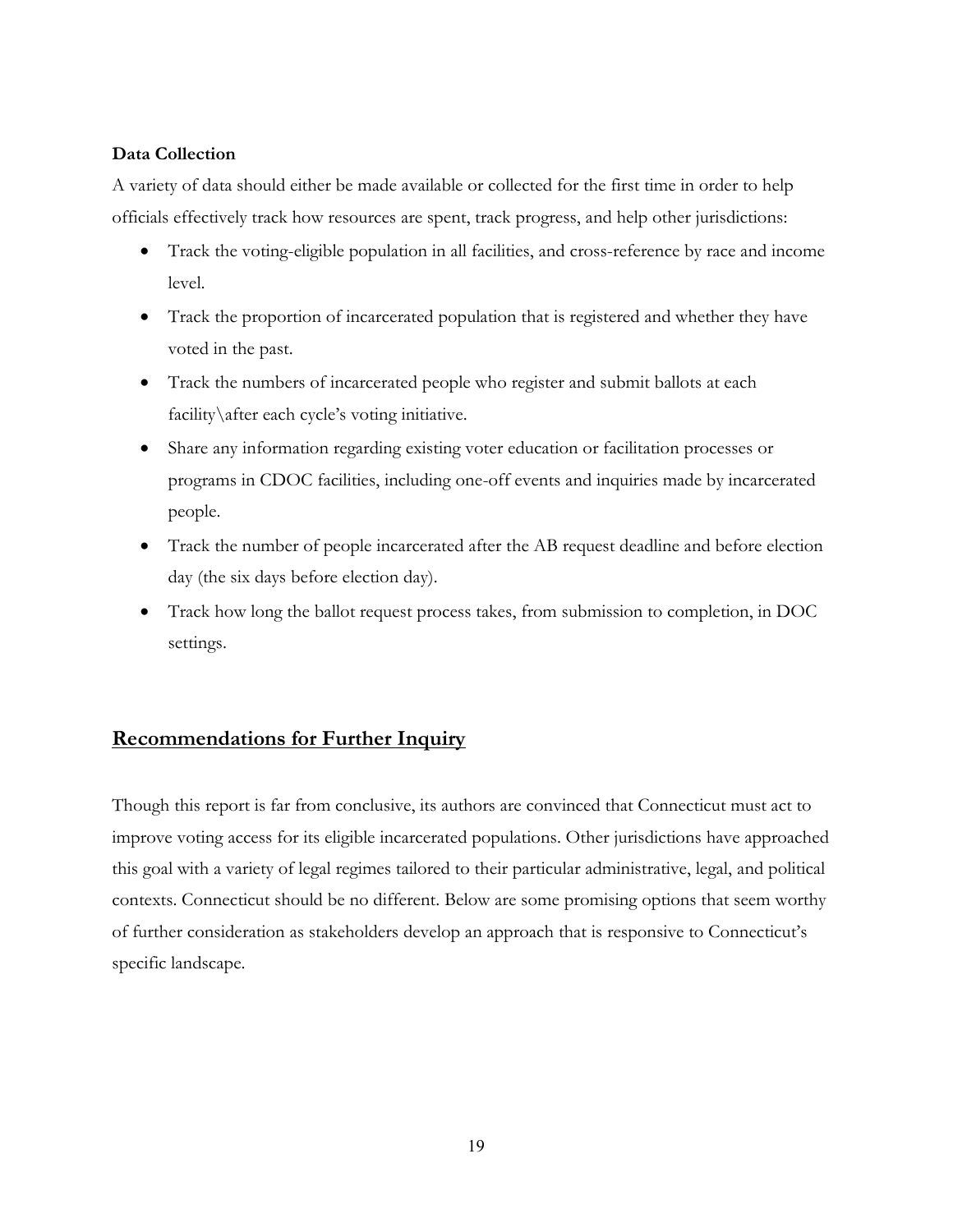#### **DOC Registrar**

Recognizing the importance of institutionalizing these efforts and the centrality of Connecticut's Registrars of Voters to statewide election processes, stakeholders should consider implementing a Department of Corrections Registrar of Voters. The Registrars' deep knowledge of election processes, voter education, maintaining the accuracy of the voter registry lists, maintaining election and polling place equipment, supervising balloting, and every other process attendant to voting in Connecticut would be crucial to expanding voter access in jails and prisons. Jails and prisons clearly face challenges that are specific to the carceral setting and to each individual facility; investing in a statewide position to facilitate the Registrar's goals in the DOC setting seems like an effective approach to developing the institutional knowledge, infrastructure, and accountability necessary to ensure that this vulnerable population can vote. Each municipality has a local voter registrar that it legally required to strive to increase voter enrollment and participation, maintain voter files and conduct elections. By establishing a DOC Voter Registrar specifically tasked with increasing the enrollment and participation of eligible persons in prisons and jails, we can better ensure that the specific and unique challenges of voting from prison/jail are institutionally addressed by the relevant stakeholders.

Another approach – one that could either work in support or in lieu of a DOC Registrar position – could involve allocating registrars from towns without correctional institutions to support registrars from towns with correctional institutions. Registrars who the working group consulted in writing this report underscored that simply requiring the registrars with jails and prisons in their jurisdictions to expand their work to those facilities is untenable without additional staffing and funding support. One way to address this staffing gap would be to develop teams of registrars – perhaps selected by region, or from towns whose residents make up a larger proportion of the jailed population – who support the registration and absentee balloting efforts. Another way might be to provide additional state funding to each municipality that houses a jail or prison over a certain size, to provide the funding that would enable that municipality to operate on site voting as in other "institutions" within their jurisdictions, without unduly and unfairly burdening such municipalities.